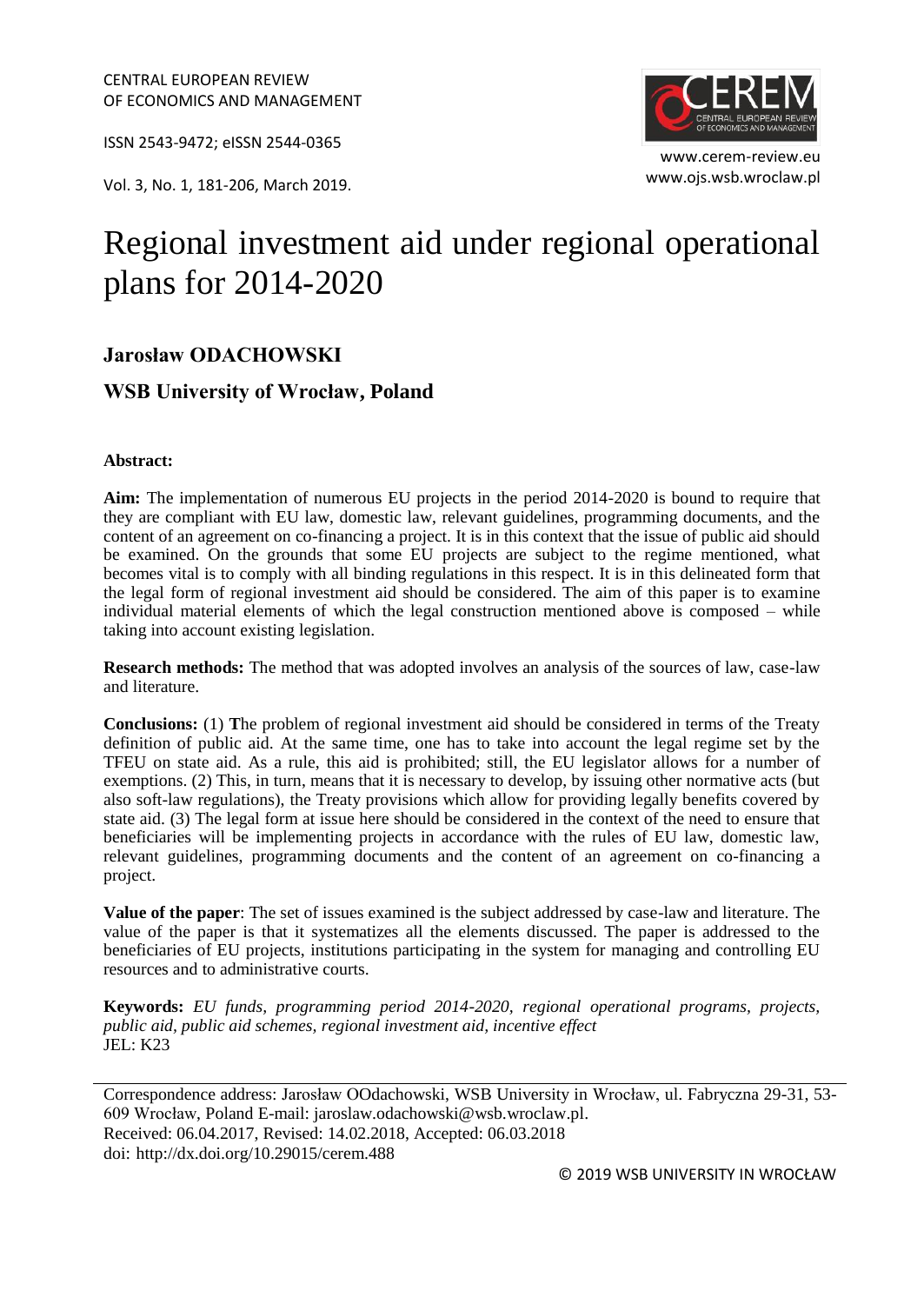## **1. Introduction**

During the financial perspective 2014-2020, numerous projects are being implemented which are co-financed from EU funds (more on the issue of EU funds, see: Bajko et al. 2008; Begg 1996; Błasiak-Nowak, Rajczewska 2013; Burnat-Mikosz et al. 2007; Cieślak et al. 2008; Czempas, Smykała 2012; Dzierżanowski 2011; Gwizda et al. 2014; Jaśkiewicz 2014; Jóźwik et al. 2012; Karwatowicz, Odachowski 2009a, 2009b, 2009c; Krzykowski 2012; Odachowski 2010, 2012b; Odachowski, Karwatowicz 2009, 2011; Pawlicki 2014; Poździk, Lejcyk 2009; Tkaczyński et al. 2008, 2011; Tkaczyński, Świstak 2013). The projects are concerned with the most diverse areas of economic, social and cultural life. Their implementation by beneficiaries requires that they are compliant with EU law, domestic law, relevant guidelines, programming documents (see more in Odachowski 2012c), and ultimately with the content of an agreement on cofinancing a project (decision on co-financing the project, other act).

It is in this context that the issue of public aid should be considered (see more on this legal form in: Ballarino, Bellodi 2010: 343cff; Barcz et al. 2006; Benacchio 2016: 399cff; Cavallari 2016: 273cff; Dudzik 2002; Herdegen 2006; Kuś et al. 2010; Lasok 1998; Marquardt 2007; Mik 2000; Nykiel-Mateo 2009; Postuła, Werner 2006; Santa Maria 2008: 606cff; Sobczak et al. 2002; Tesauro 2012: 812cff; Wróbel et al. 2008; Skowron 2007). On the grounds that some EU projects are subject to the mentioned regime<sup>1</sup>, the issue of compliance with all binding regulations in this respect is vital. In particular, the obligation of the national legislator is to establish corresponding legal regulations which, together with the rules of the EU law<sup>2</sup> will create the normative fundaments for providing beneficiaries legally and effectively with benefits which have public aid (*de minimis*) attributes. It is in thus delineated context that one should examine the legal form of investment aid.

Under the financial perspective in place, critical importance should first and foremost be attributed to all provisions of the Treaty on the Functioning of the European Union as regards public aid, the Guidelines on public aid for the period

<sup>1</sup> Also referring to *de minimis* aid.

<sup>2</sup> Including the soft law scope.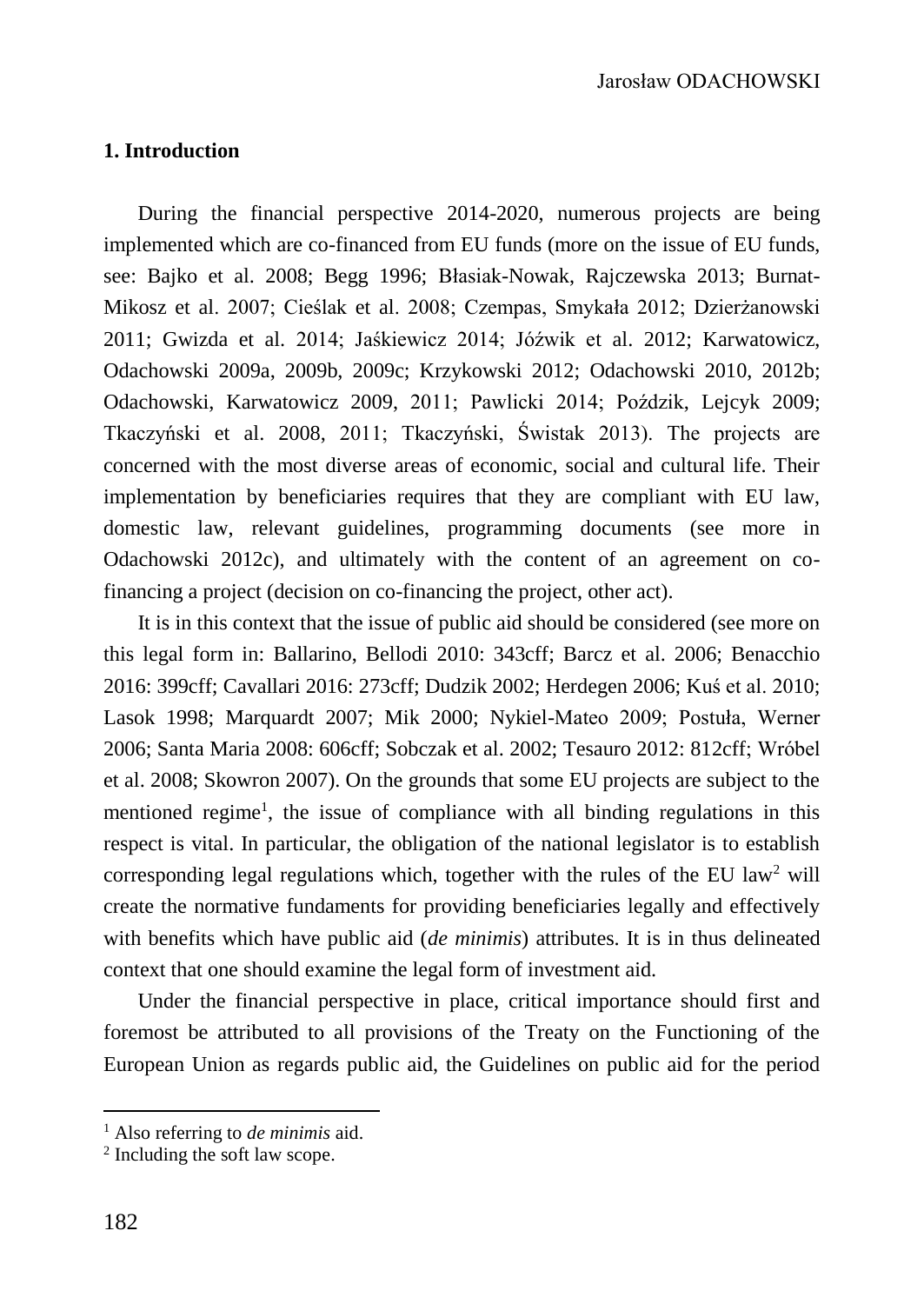2014-2020, Regulation 651/2014 and the Regulation of the Minister of Infrastructure and Development on granting regional investment aid under the regional operational programs for the years 2014-2020. The aim of this paper is to examine individual content elements of which the entirety of the legal construction of regional investment aid is composed.

### **2. Treaty on the Functioning of the European Union**

The main legal act that regulates public aid is the Treaty of 25 March 1957 on the Functioning of the European Union (hereafter "TFEU")<sup>3</sup>. According to Article 107 (1), "Save as otherwise provided in the Treaties, any aid granted by a Member State or through State resources in any form whatsoever which distorts or threatens to distort competition by favouring certain undertakings or the production of certain goods shall, in so far as it affects trade between Member States, be incompatible with the internal market".

The provision cited lays down the definition of public aid which applies to all Member States of the European Union<sup>4</sup>. Moreover, the article imposes a general ban on granting public aid while taking into account exemptions permitted within this scope. Thus, the issue of regional investment aid should  $-$  firstly  $-$  be accounted for at the level of the definition of this concept (including its individual components), and on the other hand, to see in this aid the exemption, provided for by the EU legislator, from the ban on granting state aid to individual entities.

The sources sanctioning the legal possibility of awarding beneficiaries various benefits – recognized as regional investment aid – can be found largely in the subsequent provisions of Article 107 of TFEU. In the light of paragraph 3 (a), the following aid may be considered to be compatible with the internal market: "aid to promote the economic development of areas where the standard of living is abnormally low or where there is serious underemployment, and of the regions referred to in Article 349, in view of their structural, economic and social situation".

<sup>3</sup> OJ EU 2016, no. 200, p. 137.

<sup>4</sup> More broadly: in the context of the European Economic Area (EEA).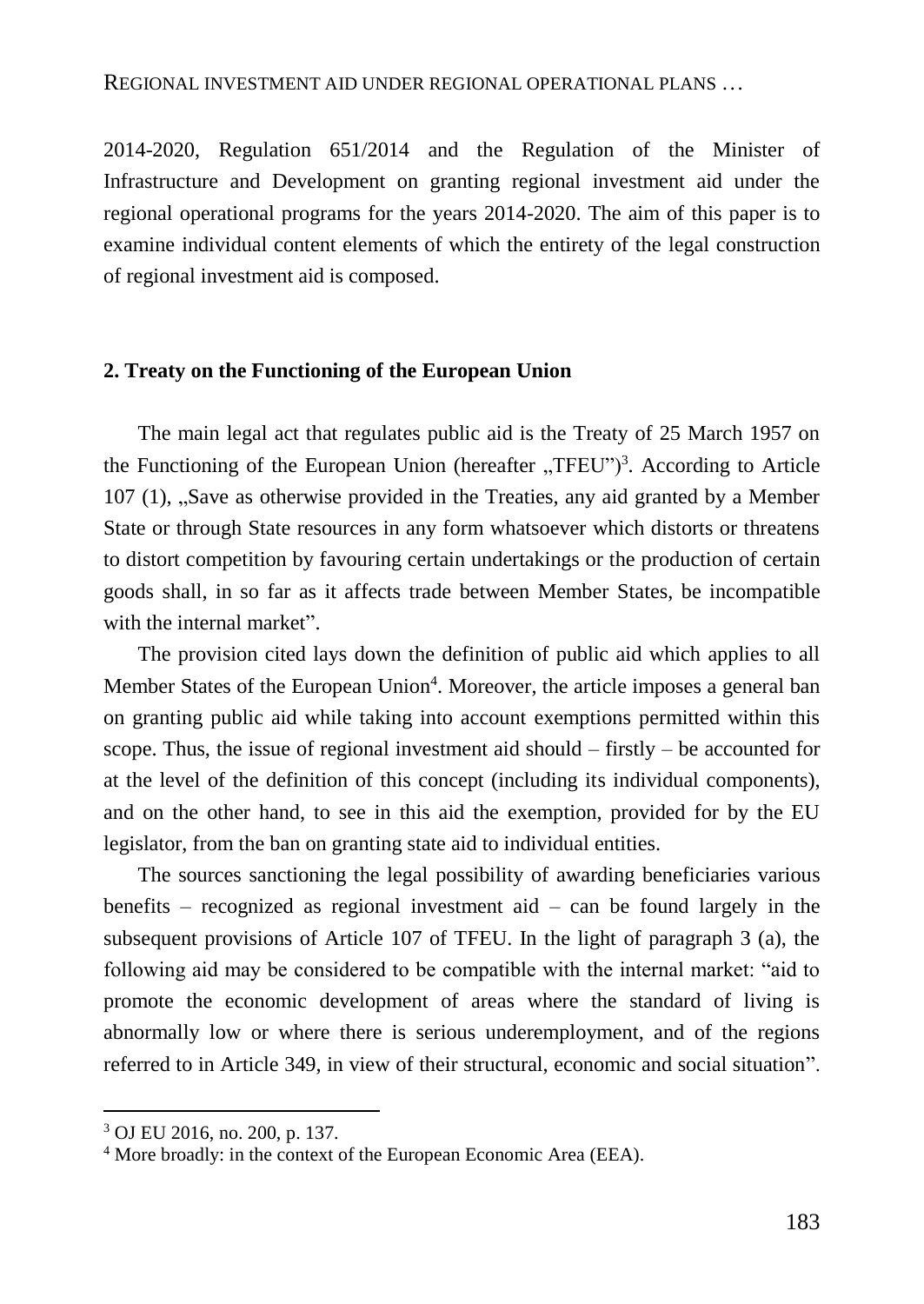Moreover, paragraph 3 (c) allows for "aid to facilitate the development of certain economic activities or of certain economic areas, where such aid does not adversely affect trading conditions to an extent contrary to the common interest".

In the view of the European Court of Justice, using such words as "abnormally" and  $\alpha$ , serious" in Article 107(3)(a) demonstrates that the exemption  $\alpha$ , concerns only areas where the economic situation is extremely unfavourable in relation to the Community as a whole" (Judgment of the Court of 14 October 1987 in Case 248/84 *Germany v Commission*, ECR p. 4036, point 19; Judgment of 14 January 1997 in Case C-169/96 *Spain v Commission* ECR I-148, point 15, and Judgment of 7 March 2002 in Case C-310/99 *Italy v Commission* ECR p. I-2289, point 77 [as cited in the Guidelines – see below]; C-114/00 *Kingdom of Spain v Commission of the European Communities* – Judgment of the Court of Justice of 19 September 2002). According to the Commission, the conditions laid down in the provision discussed "are met for NUTS II regions<sup>5</sup>, where the gross domestic product (GDP) per capita is at 75% of the EU average or less"<sup>6</sup>.

Moreover, in the case of the exemption laid down in Article 107(3) (c) the Court permits the development of certain areas without being restricted by the economic conditions laid down in Article  $107$  (3) (a), "where such aid does not adversely affect trading conditions to an extent contrary to the common interest". This provision gives the Commission power "to authorize aid intended to further the economic development of areas of a Member State which are disadvantaged in relation to the national average" (Judgment of 14 October 1987 in Case 248/84 *Germany v Commission* REC p. 4036, point 19 [as cited in the Guidelines]; C-114/00, *Kingdom of Spain v Commission of European Communities* – Judgment of the Court of Justice of 19 September 2002). In addition,  $\Lambda$ rticle 87 (3) (c) EC [Article 107 (3) (c) TFEU – J.O.] should be interpreted in the context of objectives of economic and social cohesion to which Article  $2 \text{ EC}^7$  is dedicated and which are implemented in particular through Article 158 EC et seq. The fulfilment of the single market and protection of competition are not just ends in themselves but they

<sup>&</sup>lt;sup>5</sup> It pertains to voivodships.

<sup>6</sup> See the Guidelines.

 $7$  The Treaty of 25 March 1957 establishing the European Community (later renamed TFEU).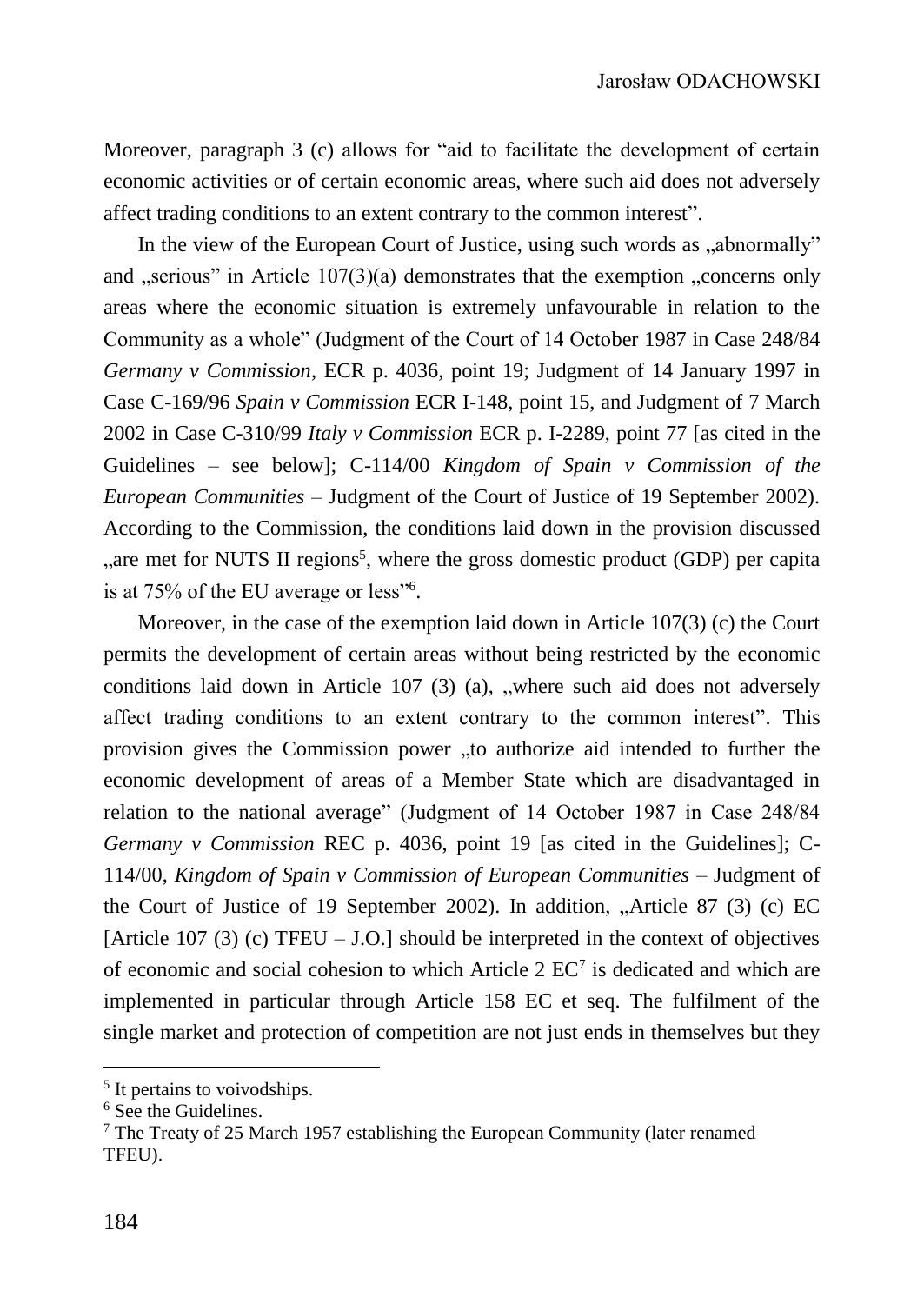aim at attaining the fundamental objectives of the Treaty" (T-254/00, *Hôtel Cipriani SpA and Others v the Commission of European Communities* – Judgment of the General Court (the former Court of First Instance) of 28 November 2008). Both cases of legal state aid – points a) and c) – are referred to as regional aid<sup>8</sup>.

The EU case-law – with regard to comparing the above regulations – states that:

*The difference in wording between Article 87(3)(a) EC and Article 87(3)(c) EC*  [Article 107(3)(a) TFEU and Article 107(3)(c) TFEU – J.O.] *cannot lead to the conclusion that the Commission should take no account of the Community interest when applying Article 87(3)(a)* [Article 107(3)(a) – J.O.], *and that it must confine itself to verifying the specifically regional impact of the measures involved, without assessing their impact on the relevant market or markets in the Community* [EU – J.O.] *as a whole. In such cases the Commission is bound to not only to verify that the measures are such as to contribute effectively to the economic development of the regions concerned, but also to evaluate the impact of the aid on trade between Member States*. (C-114/00, *Kingdom of Spain v the Commission of European Communities –* Judgment of the General Court (the former Court of First Instance) of 15 September 1998).

In its comments to the Treaty provisions discussed, the case-law additionally states that they introduce "two derogations from free competition in favor of regional aid based on the aim of Community [the EU – J.O.] solidarity. In exercising its discretion, the Commission has to ensure that the aims of free competition and Community [the  $EU - J.O.$ ] solidarity are reconciled, while complying with the principle of proportionality" (T-126/96, *Breda Fucine Meridionali SpA (BFM) and Ente Partecipazioni e Finanziamento Industria Manifatturiera (EFIM) v the Commission of European Communities* – Judgment of the General Court (the former Court of First Instance) of 15 September 1998). "The regional derogations provided for in Article  $87(3)(a)$  and (c) EC [Article 107 (3) (a) and (c) come under

<sup>&</sup>lt;sup>8</sup> The areas qualified as eligible for regional aid pursuant to Article 107 (3) (a) of the Treaty, commonly referred to as "a" areas, are usually those which are the most disadvantaged in the EU in terms of economic development. The areas qualifying as eligible for regional aid pursuant to Article 107 (3) (c) of the Treaty, commonly referred to as "c" areas are also disadvantaged, but to a lesser degree. See the Guidelines.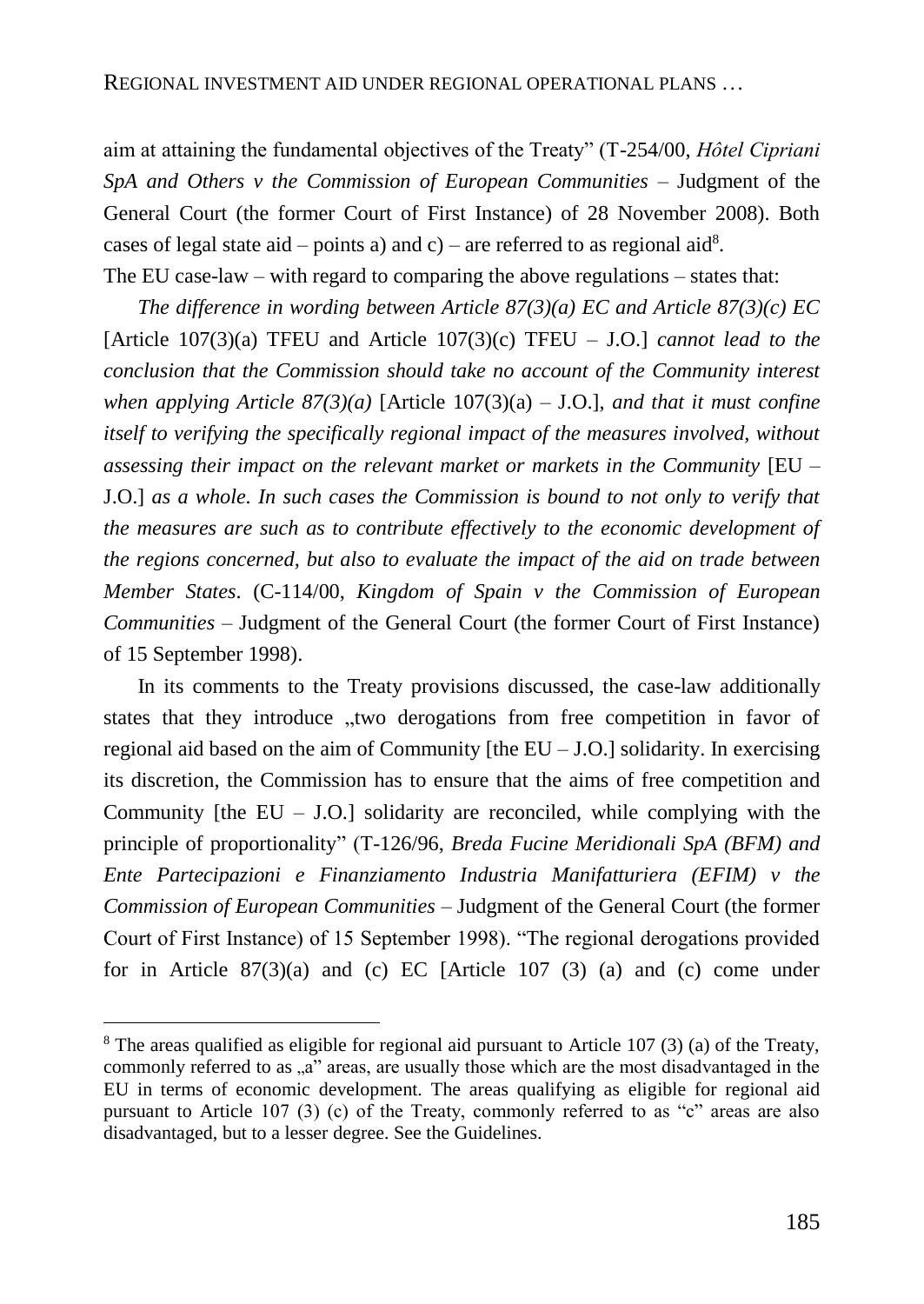Community [the  $EU - J.O.$ ] competition policy and are limited to the need to avoid any undue distortion which would be contrary to the common interest" (T-254/00, *Hôtel Cipriani SpA and Others v the Commission of European Communities* – Judgment of the General Court (the former Court of First Instance) of 28 November 2008).

The case-law also stresses that "there is sufficient contribution to the objective of regional development" (T-304/08, *Smurfit Kappa Group plc v the Commission of European Communities* – Judgment of the General Court (the former Court of First Instance) of 10 July 2012). Moreover, what is further emphasized is the aspect of "direct and lasting effect on regional development (T-357/02 RENV, *Freistaat Sachsen (Germany) v the Commission of European Communities* – Judgment of the General Court (the former Court of First Instance) of 14 July 2011). In terms of assessing the regional aid compatibility, apart from the positive effects for the development of a region, the Commission  $\alpha$ , also has to take into account the consequences this aid may have on the economic situation of certain sectors" (C-75/05 P, *Federal Republic of Germany and Others v Kronofrance SA* – Judgment of the Court of Justice of 11 September 2008; see also point 6 of the Resolution of 20 October 1971 of the representatives of the governments of the Member States, meeting within the Council on the overall regional aid schemes (OJ C 111, p. 1); points 10-12 of the Commission Communication on regional aid schemes (OJ 1079, C 31, p. 9), as well as point I, 6, the first and third indent of the Commission Communication on the application of the Article [87 (3) (a) and (c) EC] in relation to regional aid (OJ 1988 C 212, p. 2)). What is, however, noted is that  $\alpha$ -relying on the regional development policy or social cohesion policy is in itself insufficient for the measure adopted under this policy to be considered justified" (here  $-$  in the context of tax regulations: C-6/12, Proceedings brought by P Oy. – Judgment of the Court of Justice of 18 July 2013; likewise, Judgment of 6 September 2006, in Case C-88/03 *Portugal v Commission* ECR p. I-7115, point 82).

The issue of regional investment aid should be considered as regards the Treaty definition of public aid. At the same it is necessary to account for the legal regime pertaining to state aid laid down by TFEU. Although this aid is as a rule prohibited, the EU legislator permits numerous exemptions. This, in turn, means that the Treaty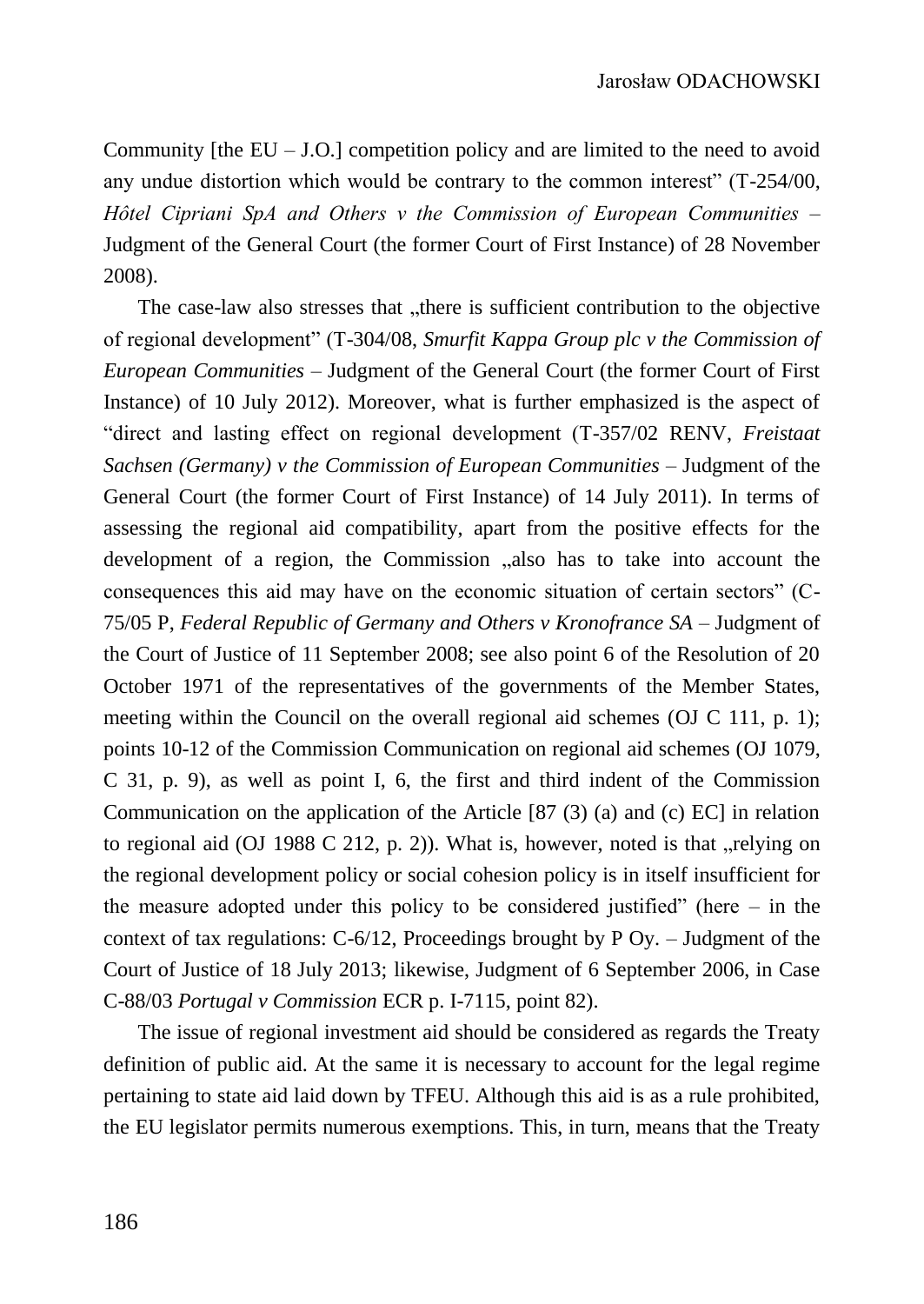provisions have to be developed by issuing other normative acts (including also soft law regulations) which will render legitimate the delivery of benefits falling within state aid. Using exclusively the form of individual aid – which involves making notification of aid to the European Commission – fails to be effective, for it is time consuming (lengthy procedure) and refers only to a specific project. In this sense, normative acts – under the EU subsidy law, referred to as aid programs or public aid schemes – allow for providing various entities with benefits efficiently, provided the conditions set forth in those acts are met.

The development of the Treaty provisions should lead to defining precisely the individual content elements of which public aid is comprised (perceived as the conditions mentioned), including: the aim of aid, entities that may receive aid, the list of eligible expenditures, the forms of aid, or maximum aid intensity<sup>9</sup>.

The content of such regulations has a twofold nature. On the one hand, the fulfilment of the conditions set should ensure that state aid is granted legally. On the other hand, failing to fulfil even one of the requirements (not to mention failing to fulfil most of them or in their entirety) renders a legal benefit under a given aid scheme impossible (which in itself does not yet mean that granting aid under another aid scheme<sup>10</sup> or within the framework of individual aid is prohibited).

Treating regional investment aid as an exemption from the overall ban on providing benefits which meet the conditions placed in Article 107(1) compels one to see in this  $aid - as$  in the case of all exemptions – the problem of a specific compromise between advantages derived from it and negative effects arising from granting the aid. The latter one refers to the impact of aid on competition and trade between Member States. Moreover, the advantages were specified under the arrangements included in paragraph 3. Thus, there should be no doubt that defining the advantages was entrusted to the EU legislator.

However, the legal construction of regional aid cannot be considered in relation to any positive effects attributable to the benefits which are subject to Article 107 (1) TFEU. The specificity of this construction can only be inscribed in the provisions of paragraph 3(a) and (c) on supporting regions which particularly need aid provided

<sup>&</sup>lt;sup>9</sup> Aid intensity: the ratio of public aid value to costs eligible for aid.

<sup>&</sup>lt;sup>10</sup> After having met all the conditions included in it.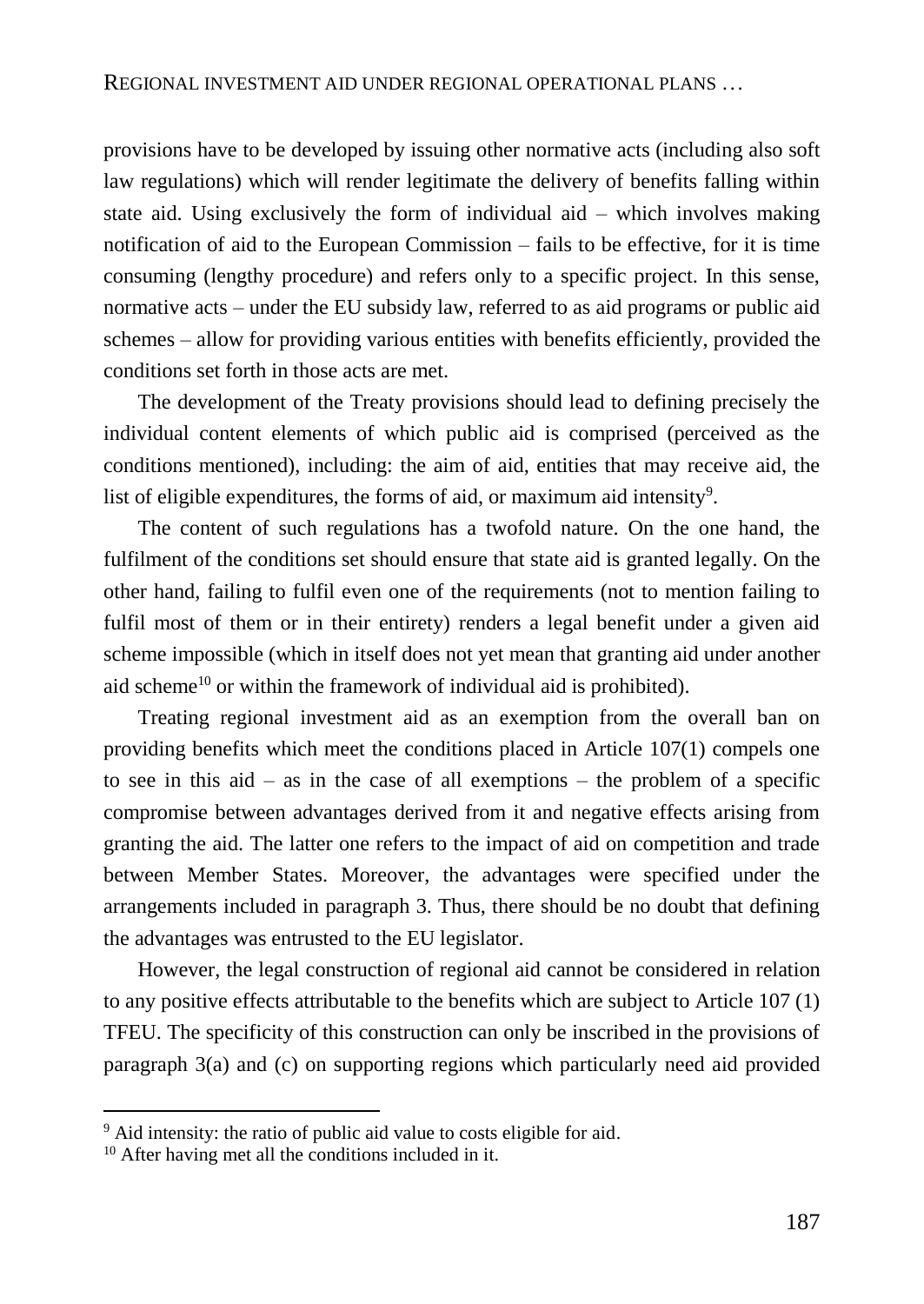through public resources. It is also in those cases that – according to the legislator's vision – advantages are supposed to outweigh negative effects.

# **3. Regional aid guidelines for 2014-2020 (specifying the conditions for regional aid to be considered as compatible with the internal market, and specifying the criteria for defining areas which meet the conditions referred to in Article 107 (3) (a) and (c) TFEU)**

In the context of regional aid, an important role is played by "regional aid guidelines for  $2014-2020$ " (hereafter: the Guidelines)<sup>11</sup>. The author of the Guidelines is the European Commission. They belong to the soft law category, that is, acts and documents of various types, which, although not binding formally, tend in practice to become the source of binding regulations. On the one hand, they have bearing on the content of – binding – normative acts, such as EU regulations or national regulations implementing legal acts. On the other hand, in granting individual aid, the EC follows, in its decisions, not only the formally binding sources of law, but also soft law. This clearly leads to the conclusion that there is a practice in place under which the beneficiary of EU funds should, while seeking public aid, meet all the relevant rules and conditions – including also those arising from guidelines, communications etc.<sup>12</sup>

<sup>11</sup> OJ EU C of 23 July 2013, no. 209, p. 1.

 $12$  The EU case-law emphasizes that in the application of Article 107 (3) TFEU, the Commission enjoys a wide discretion which involves making complex economic and social assessments in the light of the EU context. For the purpose of exercising the above supervision, the Commission may establish guidance for itself – using such acts as communications and guidelines – provided that this guidance is not contrary to the provisions of the Treaty. In this respect, the Commission, by adopting such standards for using state aid resources and by making public the fact that it will apply them henceforward in cases provided for in this guidance, sets limits to its discretion and may not depart from those standards without exposing itself, in the relevant case, to the threat of sanctions for violating the general principles of law, such as equal treatment or the principle of protection of legitimate expectations. Thus, in the specific field of state aid, the Commission is bound by the guidelines and communications which it issues, inasmuch as they do not depart from the provisions of the Treaty and are accepted by Member States. See: T-319/11, *ABN Amro Group NV v European Commission* – Judgment of the General Court (the former Court of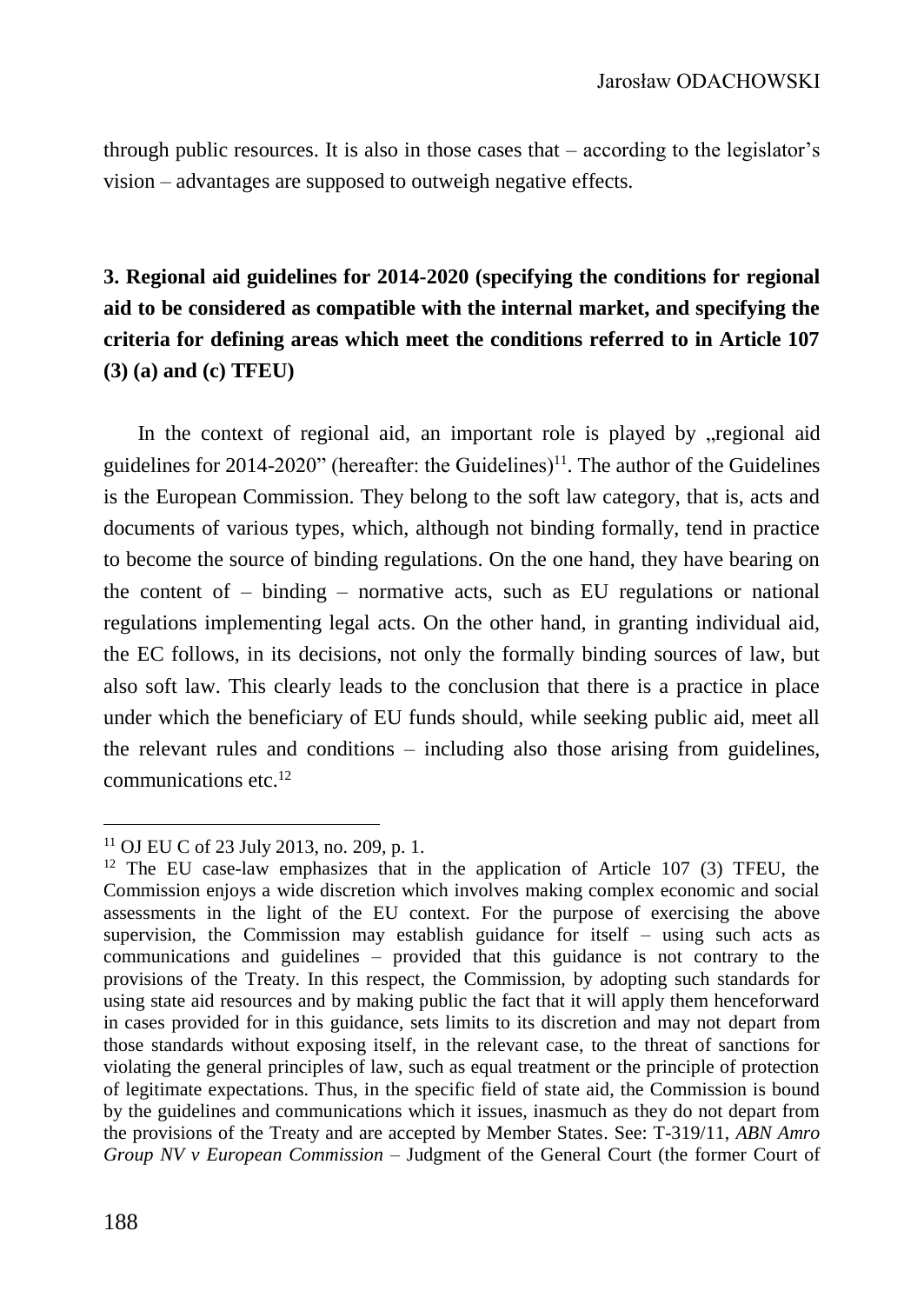Firstly, the Guidelines define the aim, object and nature of regional aid. In them, it is stated that, "The primary objective of regional aid is to reduce the development gap between the different regions in the European Union. Through its equity or cohesion objective, regional aid may contribute to the achievement of the Europe 202 strategy delivering an inclusive and sustainable growth".

What is also rightly emphasized is that "geographic specificity distinguishes regional aid from other forms of horizontal aid. It is a particular characteristic of regional aid that it is intended to influence the choice made by investors where to locate investment projects". It would, however, be erroneous to confine the positive effects of the EU benefits solely to a given region (regions). The Guidelines note that ...When regional aid off-sets the additional costs stemming from the regional handicaps and supports additional investment in assisted areas without attracting it away from other assisted areas, it contributes not only to the development of the region, but also to cohesion and ultimately benefits the whole Union".

In their content, the Guidelines correspond first and foremost to the TFEU provisions. In addressing the issues of regional aid, they are part of the exemptions from the ban on State aid which are permitted by the EU legislator. Thus, the content of the Guidelines is to define and specify the conditions to be fulfilled in order to grant legal benefits to beneficiaries. The source of these conditions are the provisions laid down in Article 107 (3) (a) and (c).

The rules set forth in the Guidelines should be seen as the result of comparing the positive effects of public aid with the negative ones in terms of the impact of aid on competition and trade between Member States of the European Union. It should be pointed out that the Guidelines place the former in the context of not only

First Instance), ZOTSiS [Reports of Cases before the Court of Justice and the Court of First Instance] 2014/4/186 – Judgment of 8 April 8 2014; T-267/08, *Région Nord-Pas-de-Calais and Communauté d'agglomération du Douaisis v European Commission* – Judgment of the General Court (the former Court of First Instance), ZOTSiS 2011/5-6A/II-1999-2068 – Judgment of 12 May 2012; T-253/12, *Hammar Nordic Plugg AB v European Commission –* Judgment of the General Court (the former Court of First Instance), ZOTSiS 2015/10/II-811 – Judgment of 28 October 2015; T-115/09, *Electrolux AB and Whirlpool Europe BV v European Commission* – Judgment of the General Court (the former Court of First Instance), ZOTSiS 2012/2/II-76 – Judgment of 14 February 2012; C-464/09 P, *Holland Malt BV v. European Commission* – Judgment of the Court of Justice, ZOTSiS 2010/12A/I-12443- 12470 – Judgment of 2 December 2010.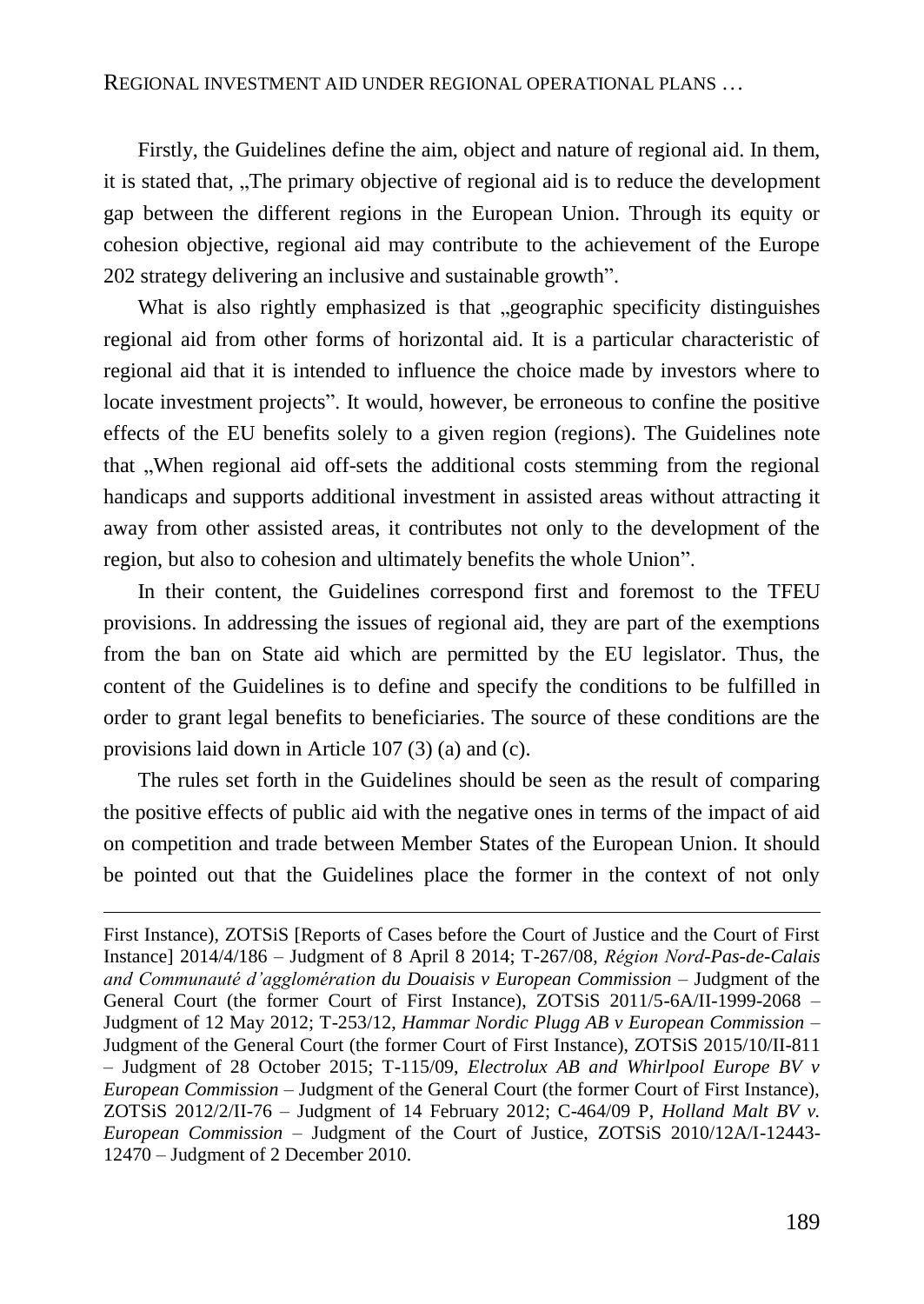improved economic and social situation of the assisted regions, but also of the entire economic area covered by the EU structure (the internal market).

The Guidelines thus play two key roles. The Commission specifies in them "the conditions under which regional aid may be considered to be compatible with the internal market and establishes the criteria for identifying the areas that fulfill the conditions of Article 107 (3) (a) and (c) of the Treaty".

Another issue affecting the legal form of regional aid is an incentive effect. The Guidelines highlight that regional aid can support effectively the economic development of regions only when it is granted with a view to encourage further investments or economic activities across those areas". It is further stated that

*Regional aid can only be found compatible with the internal market if it has an incentive effect. An incentive effect is present when the aid changes the behaviour of an undertaking in a way it engages in additional activity contributing to the development of an area which it would not have engaged in without the aid or would only have engaged in such activity in a restricted or different manner or in another location. The aid must not subsidise the costs of an activity that an undertaking would have incurred in any event and must not compensate for the normal business risk of an economic activity.*

Hence,  $\mu$  if the aid does not change the behaviour of the beneficiary by stimulating (additional) investment in the area concerned, it can be considered that the same investment would take place in the region even without the aid. Such aid lacks incentive effect to achieve the regional objective and cannot be approved as compatible with the internal market".

In the case-law, it is further stated that "the Commission is entitled to refuse aid on the grounds that the aid does not encourage undertakings which are its beneficiaries to behave in a way which contributes to one of the objectives set in Article 107(3) TFEU. The aid that improves the financial situation of the undertaking benefitting from it yet is not necessary for the objectives provided for in Article 107(3) TFEU to be attained may not be declared as compatible with the internal market" (C-630/11 P, *HGA srl and Others v European Commission* – Judgment of the Court of Justice of 13 June 2013; also see T-304/08, *Smurfit Kappa*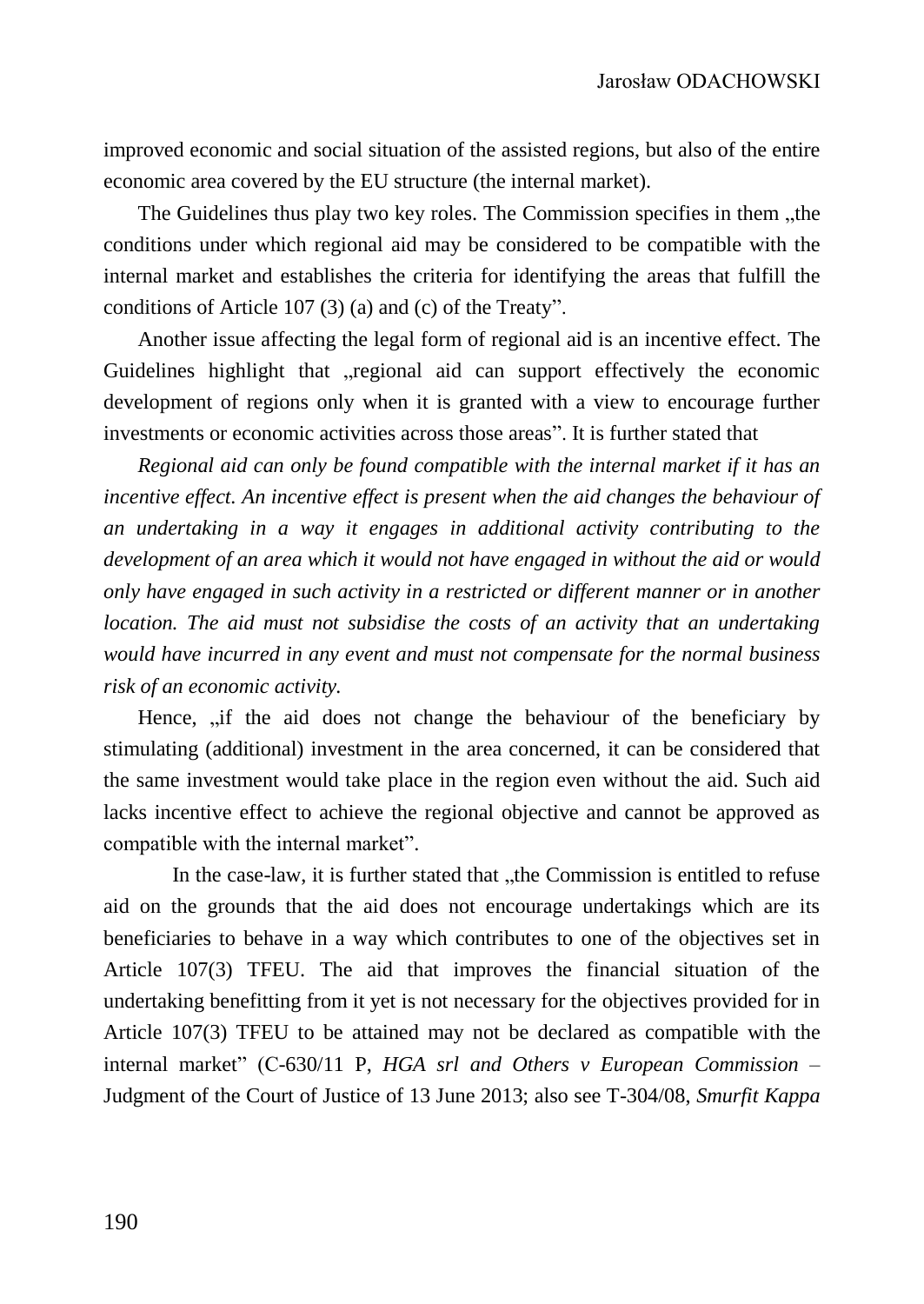*Group plc v European Commission* – Judgment of the General Court (the former Court of First Instance) of 10 July 2012), as well as that:

*The requirement for aid to precede the commencement of the subsidized project allows for ensuring that the undertaking concerned will expressly show its*  willingness to use a particular aid scheme before beginning the implementation of *the said project. This, in turn, allows for avoiding ex post applications for projects whose implementation began irrespective of the aid scheme. In the light of these considerations, the mere pointing out that the application for aid was made before the implementation of the investment project provides a simple, accurate and relevant criterion for the Commission to be able to presume that there is an incentive effect.* (T-394/08, State aid in favour of the hotel industry. The right of the intervener to raise arguments different from the party supported in the judicial proceedings before the Court (First Instance). Application for annulment. Stating reasons for the European Commission's decision on State aid – *Regione autonoma della Sardegna (Italy) and Others v European Commission* – Judgment of the General Court (the former Court of First Instance) of 20 September 2011).

One can further mention that "the essential character of the aid for the development of disadvantaged regions may be deduced from the application for aid submitted before the implementation of the investment project, as well as on the basis of other assessment criteria" (C-630/11 P, *HGA srl and Others v European Commission* – Judgment of the Court of Justice of 13 June 2013).

The legal form under discussion shapes significantly the way how the role and importance of state aid granted to support individual regions is perceived. It cannot be examined solely as the sum of positive and negative effects compared with one another. Even if the former outweighs the latter – formally justifying the possibility of delivering a legal benefit – is not sufficient. In the soft law context and the EU case-law, what is further specified is the question of the positive effects being appropriately presented. The incentive effect does not change the objective of the aid to be granted – the objective is to improve the situation, in its broad sense, of a given region. The effect, however, is concerned with the manner of attaining the objective mentioned, the essential feature of the benefit, the specificity of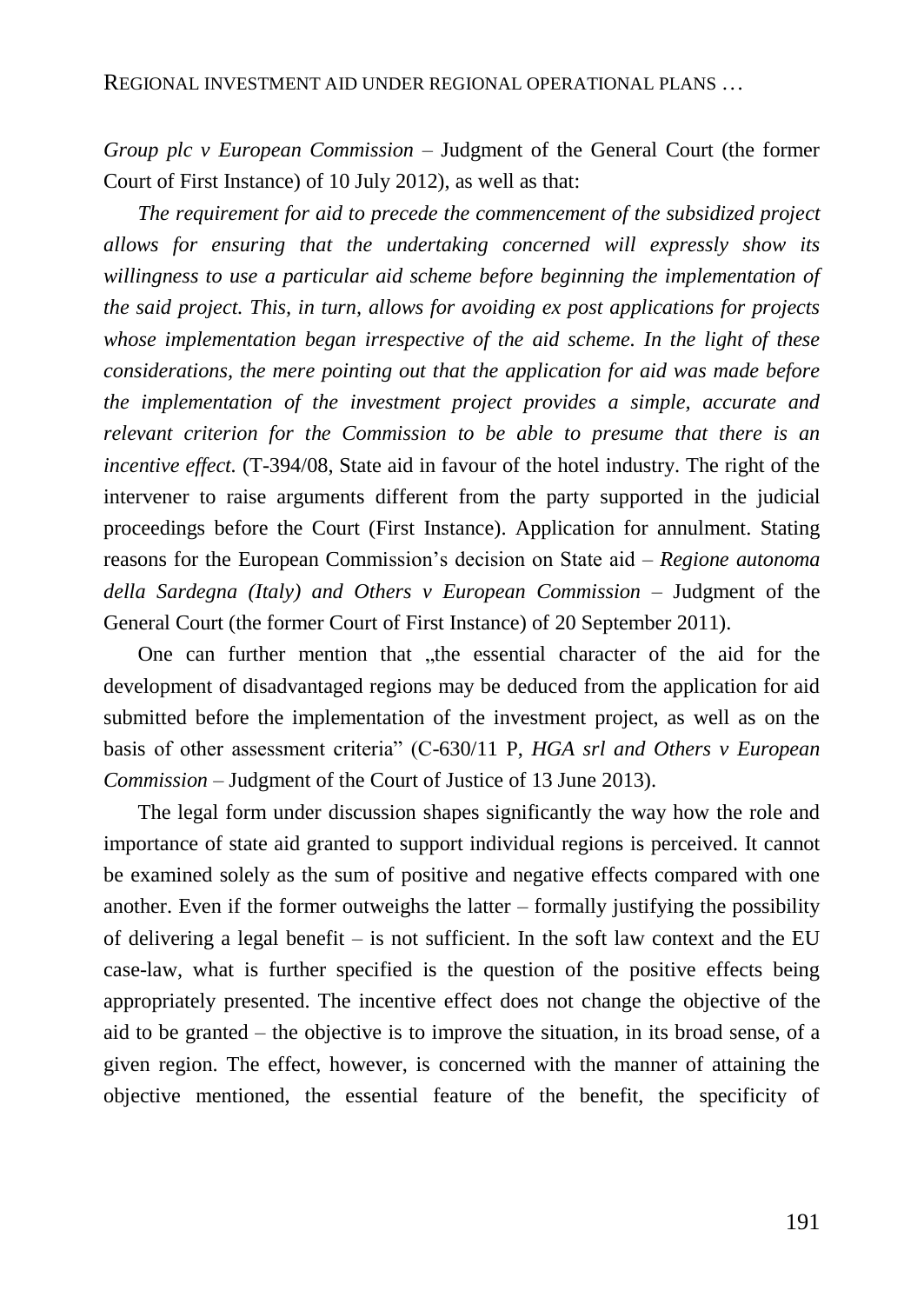obligations to be fulfilled by the beneficiaries of the aid measures, as well as the cooperation between the beneficiaries and entities delivering aid.

According to the effect analyzed, the objective of the benefit is to be attained with the participation of both categories of entities. While the engagement of the entity providing support (here, through granting a specific amount of funds) does not raise any doubts in itself, the effect of incentive, on the other hand, places the structure of the beneficiaries' behaviours entirely differently. Their obligation should not merely involve making their own financial contribution – which is specific for the Union programs, where co-financing from the EU does not amount to 100% of the value of the project concerned (for programs covered by State aid, this percentage is accordingly smaller). Nor can the beneficiary confine himself exclusively to a "normal" use of the funds granted for the project implementation  $$ it is about his active participation which entails, e.g. raising investments.

Thus, the role of subsidies is to stimulate this activity – these measures become a sort of an impulse and catalyst. As such, one can assume that the purpose of delivering EU benefits will not only be  $-$  viewed from a short-term perspective  $-$  to grant beneficiaries resources enabling them to act, but it is also – in the long-run – to ensure that they will be able to function in their field independently (with no need of further support). With respect to the latter perspective, it should be necessary not only to verify that there has been a significant change as regards the existence of the entity (raising investments, extending the entity's activity, and the likes), but also to ensure the situation where the entity subsidized will be able to conduct its activity with no need of further support. Thus, the aid granted is assumed to be used effectively – through activating the beneficiary – as well as economically, since no need shall arise to grant yet further aid.

An incentive effect – without changing the objective of the development of a region – changes the proportion of behaviours between the entities. It transforms the situation in which there exists an active entity (granting aid) and passive (the beneficiary of the EU measures) into a state in which both entities display (each in its own way) activity. Both categories of entities become really engaged in the development of the region.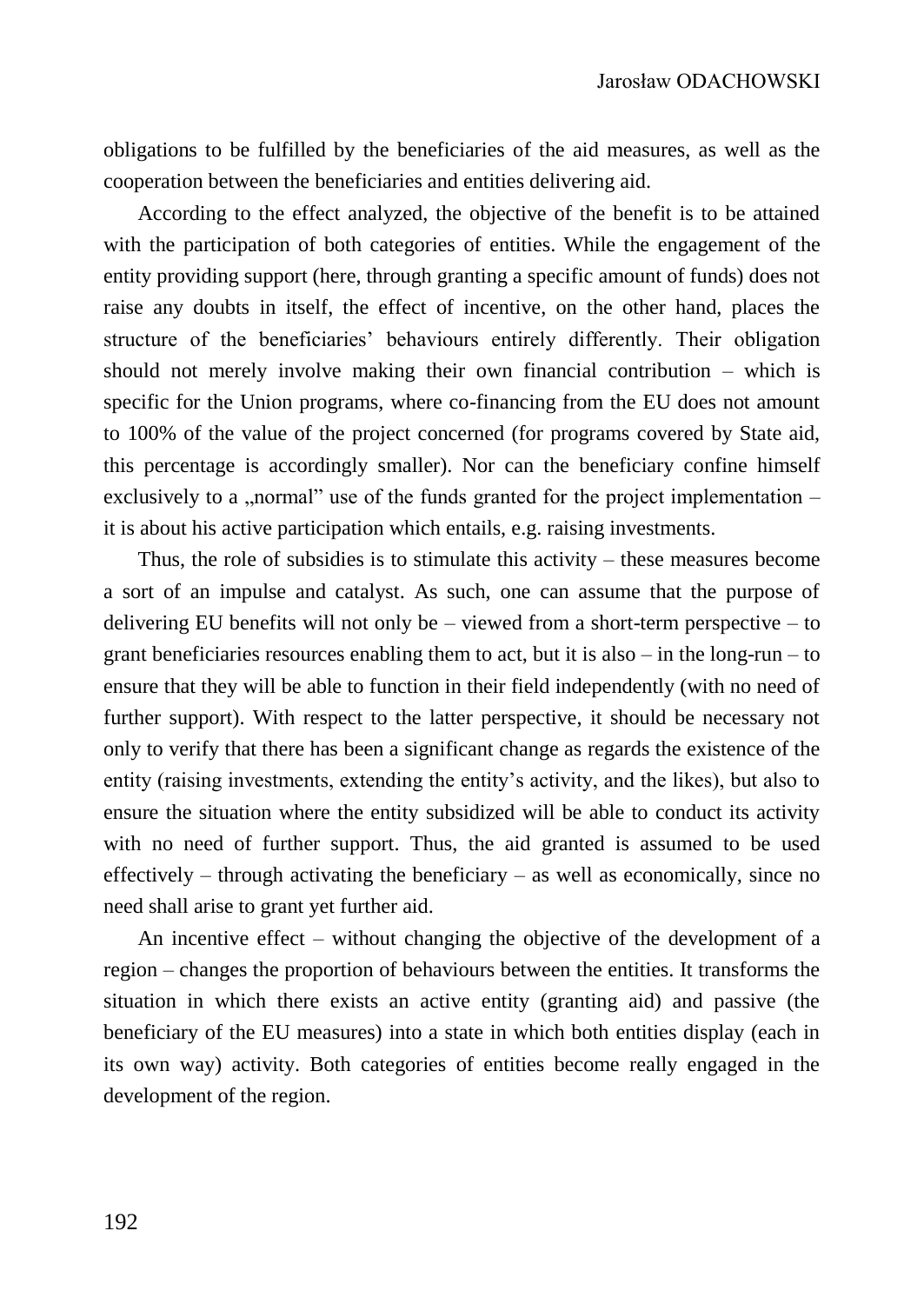What needs to be stressed is the relationship between granting aid and the beneficiary's increased activity (as demonstrated). Increased activity is considered here to be the consequence of the aid granted; this, in turn, should stimulate the beneficiary's activities. A lack of this relationship could be manifested if the beneficiary appeared to be capable of raising his activity independently within the framework of the project implemented. In this case – taking into account the nature of an incentive effect  $-$  it is not possible to grant aid. In the situation discussed, it is not only about the aspect of spending those aid measures sparingly (which means reducing public aid to minimum), but also about the premise of the objective – which is to encourage beneficiaries to greater activity, and not merely to subsidize them.

The formal fulfilment of this premise is to submit an application for granting a subsidy before starting the project implementation. The contrary would mean that the beneficiary is capable of realizing his plans independently and efficiently – which constitutes a legal obstacle to granting a legal benefit. The moment of submitting the application becomes thus a legal construct in which the theoretical approach to the objective, the nature and role of the beneficiary in the context of State aid is combined with the practical way of verifying quickly and efficiently whether there is an incentive effect.

Granting regional aid may, however, involve negative effects. In the Guidelines, the Commission speaks about limiting "the effects of regional aid on trade and competition to the minimum necessary". It is further elaborated by stating that at the same time it is to "ensure a level playing field between Member States, in particular by preventing subsidy races that may occur when they try to attract or retain business in disadvantaged areas of the Union". This is why the Commission notes that "regional aid can only play an effective role if it is used sparingly and proportionately and is concentrated on the most disadvantaged regions of the European Union". Thus, a reference is made to the general objectives with respect to admissibility of public aid (taking into account Article 107 TFEU), which involve the trade-off between the positive effects of benefits from the Union funds and the negative impact on competition and trade ("the advantages of the aid in terms of the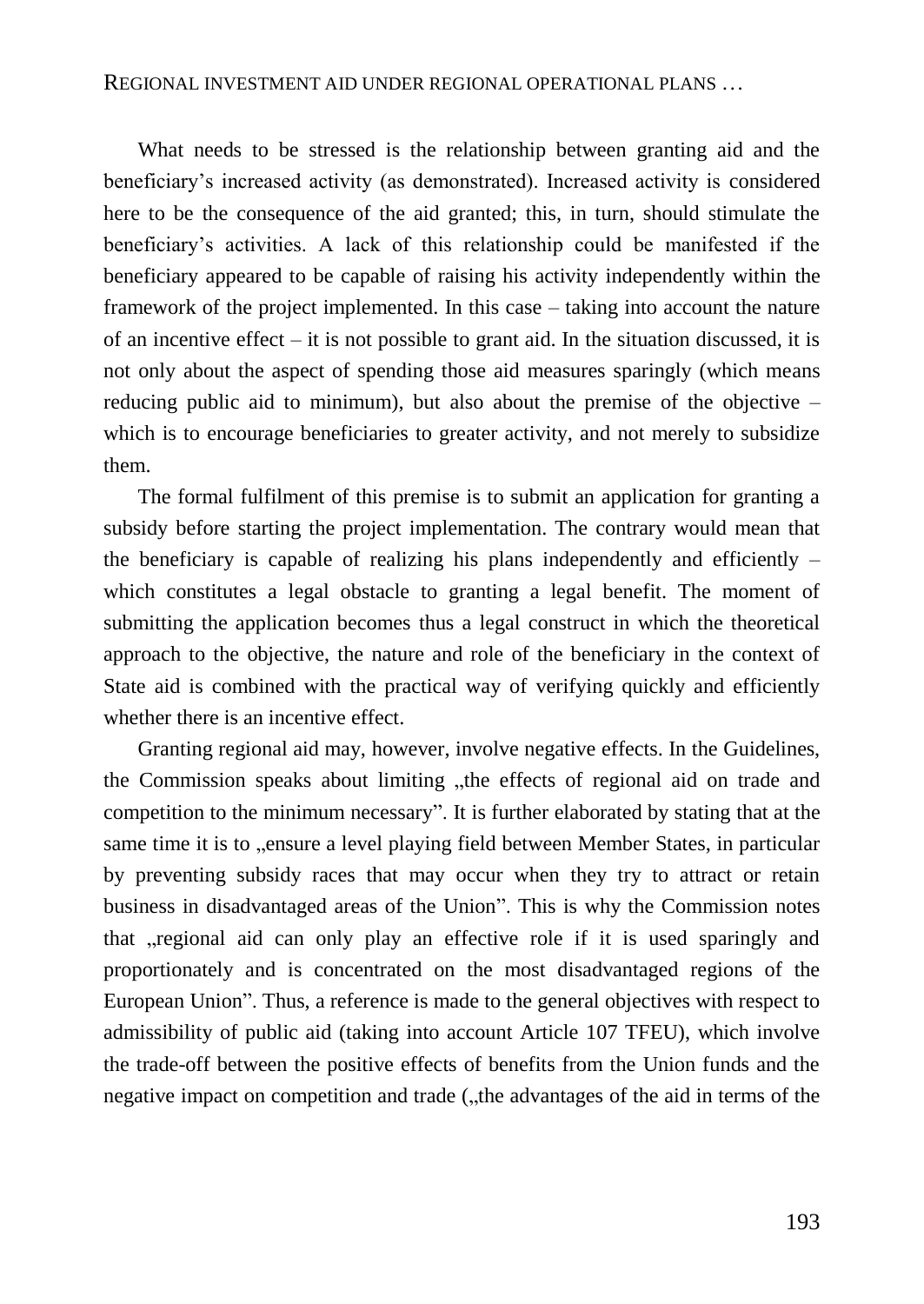development of a less-favoured region must outweigh the resulting distortions of competition"<sup>13</sup>).

An important role in the context of the legal structure of regional aid is played by regional aid maps (here for the period from 1 July 2014 to 31 December 2020). According to the definition included in the Guidelines, regional aid maps mean "the list of areas designated by a Member State in accordance with the conditions laid down in these guidelines and approved by the Commission".

The role of the Guidelines is for the European Commission to establish criteria to identify areas fulfilling the conditions laid down in Article  $107(3)(a)$  and (c) of the Treaty. The areas which fulfill these conditions and which a Member State wishes to designate as  $a^{\prime\prime}$  or  $b^{\prime\prime}$  areas must be identified on a regional aid map. What is more, these maps must also specify the maximum aid intensities applicable in these areas. They must be notified to the Commission which the Commission approves to a further extent<sup>14</sup>. Next, the EC analyzes every regional aid map on the basis of the Guidelines and adopts a decision approving the map for the Member State concerned. All maps are published in the Official Journal of the European Union becoming an integral part of the Guidelines.

It is worth noting that the legal form of the regional maps on the one hand combines the theoretical construction of the juxtaposition between the positive and negative effects of granting aid with a practical way – based on mathematical values – of setting the maximum intensity of State aid (see, e.g. T-304/08, *Smurfit Kappa Group plc v European Commission* – Judgment of the General Court (the former Court of First Instance) of 10 July 2012).

The Guidelines meanwhile formulate two other important conditions. Firstly, they state that "to ensure that the investment makes a real and sustained contribution to the development of the area concerned, the investment must be maintained in the

<sup>&</sup>lt;sup>13</sup>, To assess whether a notified aid measure can be considered compatible with the internal market, the Commission generally analyses whether the design of the aid measure ensures that the positive impact of the aid towards an objective of common interest exceeds its potential negative effects on trade and competition". See also T-304/08, *Smurfit Kappa Group plc v European Commission –* Judgment of the General Court (the former Court of First Instance) of 10 July 2012.

 $14$  Every notification should include information set forth in the form included in Annex III of the Guidelines: "Regional aid map information form".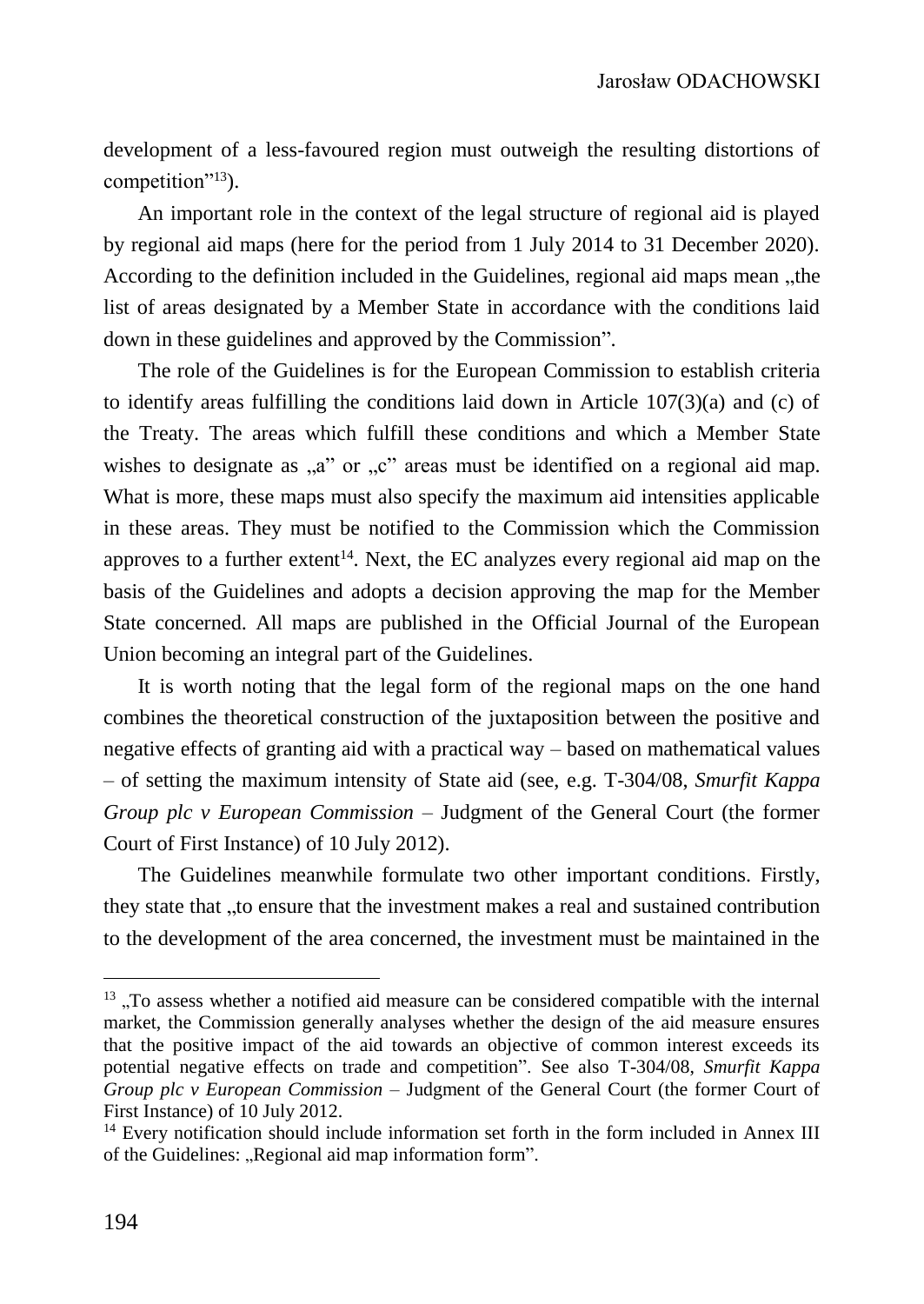area concerned for at least five years, or three years for SMEs, after its completion" (see also T-304/08, *Smurfit Kappa Group plc v European Commission* – Judgment of the General Court (the former Court of First Instance) of 10 July 2012).

Next, it is also emphasised that "to ensure that the investment is viable, the Member State must ensure that the beneficiary provides a financial contribution of at least 25 % of the eligible costs, through its own resources or by external financing, in a form that is exempted of any public financial support".

# **4. Commission Regulation (EU) No 651/2014 on declaring certain categories of aid as compatible with the internal market**

The legal form of regional aid is also the subject of the Commission Regulation (EU) No 651/2014 of 17 June 2014 declaring certain types of aid as compatible with the internal market in application of Articles  $107$  and  $108$  of the Treaty<sup>15</sup> (in connection with Article 108(4) TFEU). The regulation came in force on 1 July 2014 and will be applicable until 31 December 2020.

The text of the regulation (recital 5), sets forth that  $\sqrt{ }$ The general conditions for the application of this Regulation should be defined on the basis of a set of common principles that ensure the aid serves a purpose of common interest, has a clear incentive effect, is appropriate and proportionate, is granted in full transparency and subject to a control mechanism and regular evaluation, and does not adversely affect trading conditions to an extent that is contrary to the common interest". Recital 31, on the other hand, states that "By addressing the handicaps of disadvantaged" regions, regional aid promotes the economic, social and territorial cohesion of Member States and the Union as a whole. Regional aid is designed to assist the development of the most disadvantaged areas by supporting investment and job creation in a sustainable context".

It is worth highlighting the content of Annex 1, Definition of SME". Article 1 defines the term , enterprise" for the purpose of the regulation. According to it, , an

<sup>15</sup> OJ EU L 2017.156.1.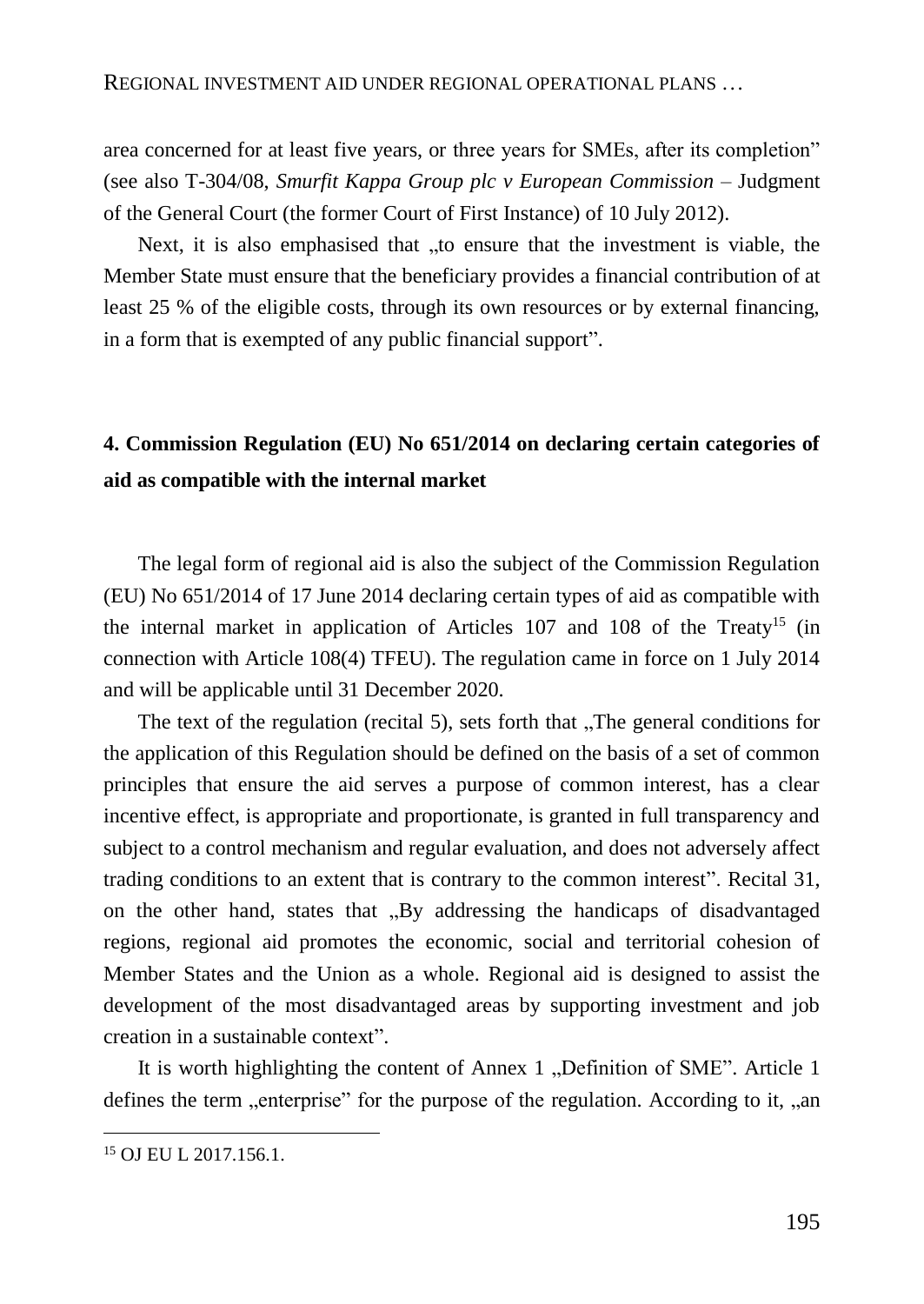enterprise is considered to be any entity engaged in an economic activity, irrespective of its legal form. This includes, in particular, self-employed persons and family businesses engaged in craft or other activities, and partnerships or associations regularly engaged in an economic activity".

The case-law rightly points out that the term, "in its broad sense, should be understood as covering all categories of entities engaged in an economic activity, whatever their organizational and legal form and the form of financing involved" (III SA/Wa 1410/06 – Judgment of the Voivodship Administrative Court of Warsaw)<sup>16</sup>. It ought to be added that "an economic activity should be understood as providing goods and services on the market and whether or not it is for profit is of no relevance" (III SA/Wa 1410/06 Judgment of the Voivodship Administrative Court of Warsaw).

The provisions of the Regulation – while referring to the Guidelines – include regulations on an incentive effect. Recital 18 states:

In order that the aid is necessary and acts as an incentive to further *development activities or projects, this Regulation should not apply to aid for activities in which the beneficiary would in any case engage even in the absence of the aid. Aid should be exempted from notification under this Regulation if the work on the aided project or activity starts after the beneficiary has submitted a written application for the aid. Moreover, pursuant to Article 6(1), This regulation shall apply only to aid which has an incentive effect.* 

Paragraph 2 indicates that "Aid shall be considered to have an incentive effect if the beneficiary has submitted a written application for the aid to the Member State concerned before work on the project or activity starts"<sup>17</sup>.

Moreover, in recital 22, the normative act at issue here holds:

*With a view to ensuring that aid is proportionate and limited to the amount necessary, maximum aid amounts should, whenever possible, be defined in terms of* 

<sup>&</sup>lt;sup>16</sup> In the light of Article 2 point 16 of the Act of 30 April 2004 on the procedural issues concerning public aid  $(OJ 2016$ , item 1948) "beneficiary of aid" is to be understood as an entity engaged in economic activity, including entities engaged in agriculture or fishery, irrespective of the organizational-legal form and the form of financing, which received public aid. See also Chudobski, Werner (2009).

<sup>&</sup>lt;sup>17</sup> Paragraph 2 specifies content-based elements of the application for aid – among other things, description of the project, including the commencement and completion date.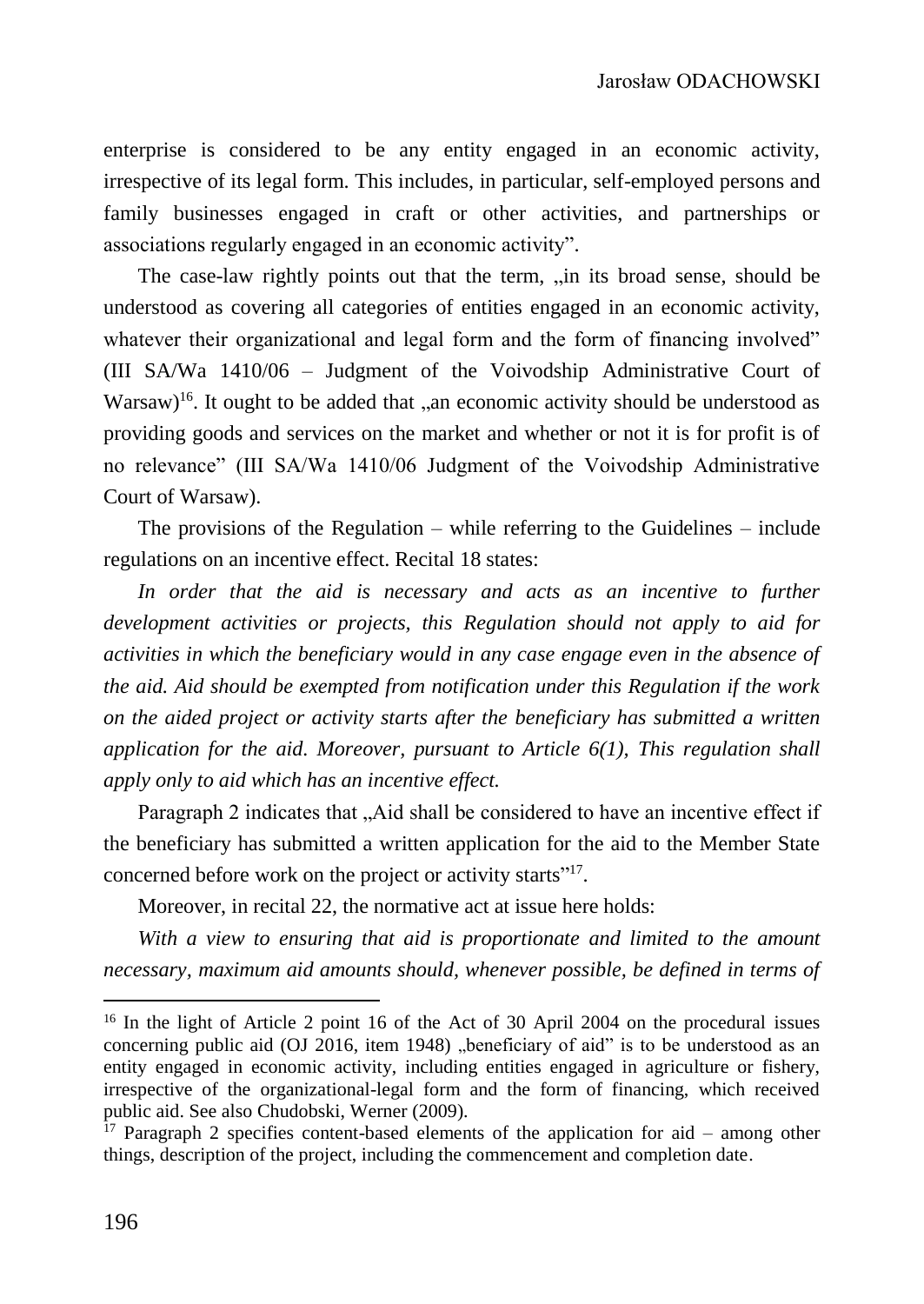*aid intensities in relation to a set of eligible costs. Where the maximum aid intensity cannot be set, because eligible costs cannot be identified or in order to provide simpler instruments for small amounts, maximum aid amounts defined in nominal terms should be set out in order to ensure proportionality of aid measures. The aid*  intensity and the maximum aid amounts should be fixed, in the light of the *Commission's experience, at a level that minimizes distortions of competition in the aided sector while appropriately addressing the market failure or cohesion issue. For regional investment aid, the aid intensity should comply with the allowable aid intensities under the regional aid maps.*

While calculating aid intensity only eligible costs should be taken into account.

# **5. Regulation of the Minister for Infrastructure and Development (awarding regional investment aid under regional operational programs)**

A legal act forming a direct basis for awarding beneficiaries union funds, having attributes of state aid, is the Regulation of the Minister for Infrastructure and Development of 3 September 2015 on granting regional investment aid under regional operational programs for 2014-2020<sup>18</sup>. There is no doubt that in the hierarchy of the sources of law national legislation carries smaller legal weight than TFEU or Regulation 651/2014. In the case of the relationship with the first of the legal acts cited, it has to be stated clearly that the fact itself of applicability of the national act comes as a consequence of the possibility – included in the provisions of Articles 107 and 108 of the Treaty – to grant public aid in exceptional situations. One of the ways to legalize aid are aid programs of which the regulation in question is part. Secondly, the relationship between Regulation 651/2014 and the national legislation is related to the fact in the light of which the latter was issued based (in its formal/content sense<sup>19</sup>) on the Union regulation. At the same time, one cannot fail

<sup>18</sup> OJ 2018.53.

 $19$  In the formal sense – the existence of Regulation 651/2014 is a precondition for issuing the national regulation; in the material sense – the national regulation develops the provisions of the Union regulation.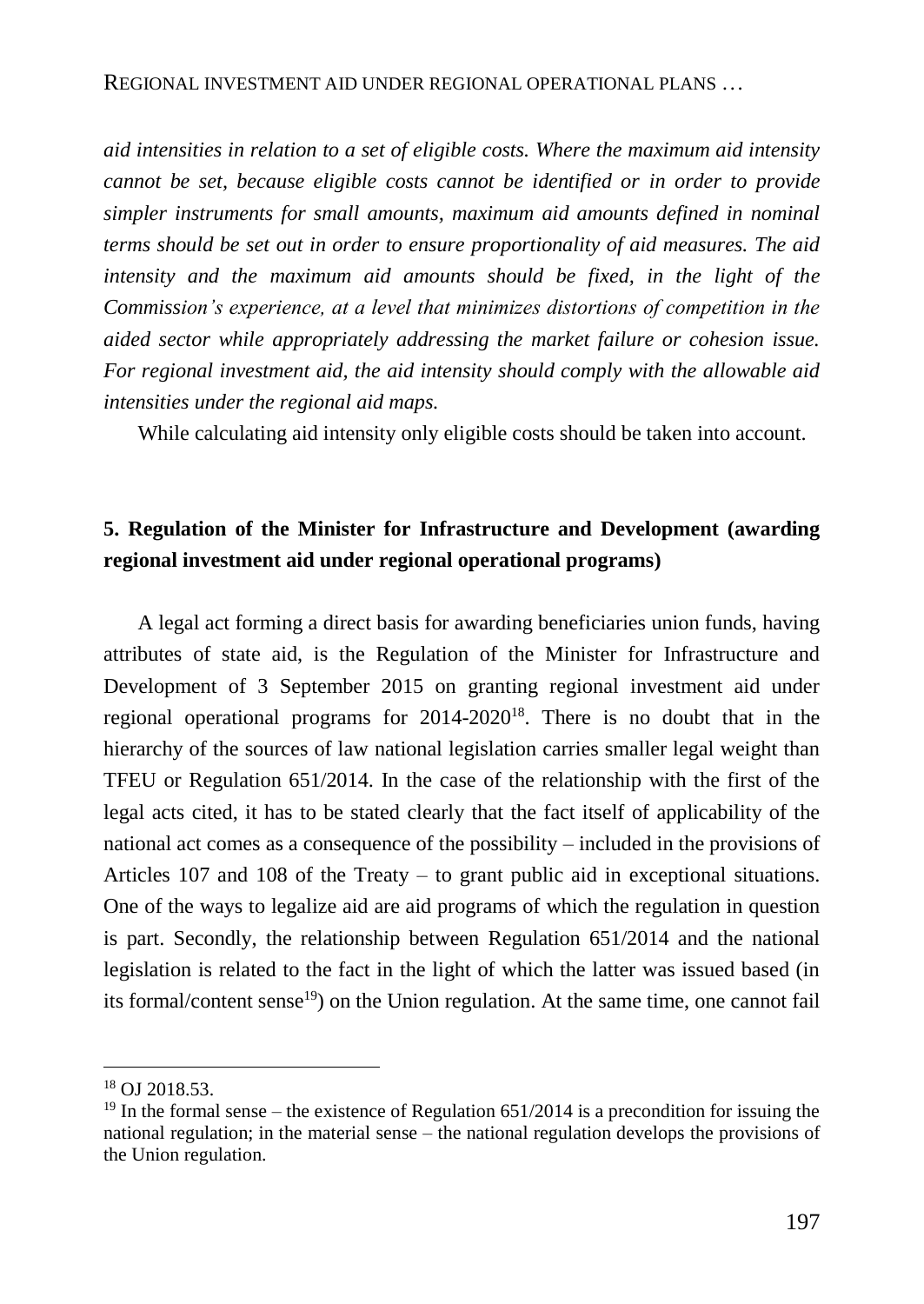to recognize that it is necessary for the national legislative texts in the field of subsidy law to be compliant with the content of soft law.

Finally, what also needs to be stressed is that the underlying basis for issuing the regulation discussed was Article 27(4) (see more on Article 27 in Odachowski 2016) of the Act of 11 July 2014 on the principles of the implementation of the cohesion policy programs financed under financial perspective 2014-2020<sup>20</sup> (formal legal  $basis$ <sup>21</sup>.

It pertains exclusively to regional operational programs since their legal construction – where the territorial aspect is present in that activities are confined to the voivodship area concerned – corresponds to the specificity of regional aid (this is why this kind of aid is not present in national operational programs).

The regulation refers to entrepreneurs in the context of the aforementioned Article 1, Annex 1 of Regulation 651/2014, which, for the purpose of the issues surrounding Union funds, defines the term "enterprise" ( $\S 3$  (5)).

Provision  $\S 6$  (1) contains two significant content elements: "Aid is intended to support economic and social development of the voivodship covered by the regional operational program for 2014-2020 and it is granted for an initial investment". Firstly, it indicates the objective to be pursued by the legal form of regional investment aid. Here the reference is mainly made to the provisions of Article 107 (3) (a) and (c) TFEU, which are concerned with the question of raising the potential of disadvantaged regions. What should also be mentioned are the provisions discussed above of the Guidelines and Regulation 651/2014 as they, too, contain regulations referring to the objective of regional aid. In this sense, the implementation regulation follows the above provisions. Moreover, there could be no doubt that benefits, associated with the type of aid discussed, should be granted

<sup>20</sup> OJ 2017.2433.

 $21$  The regulation at issue also refers – in terms of thematic objectives within which regional investment aid is granted – to Article 9 points 1,2 and 4-11 of Regulation (EU) No 1303/2013 of the European Parliament and of the Council of 17 December 2013 laying down the common rules on the European Regional Development Fund, the European Social Fund, the Cohesion Fund, the European Agricultural Fund for Rural Development and the European Maritime and Fisheries Fund and setting forth the general provisions on the European Regional Development Fund, the European Social Fund, the Cohesion Fund, and the European Maritime and Fisheries Fund and repealing Regulation of the Council (EC) No 1083/2006 (OJ L.2017.335.1).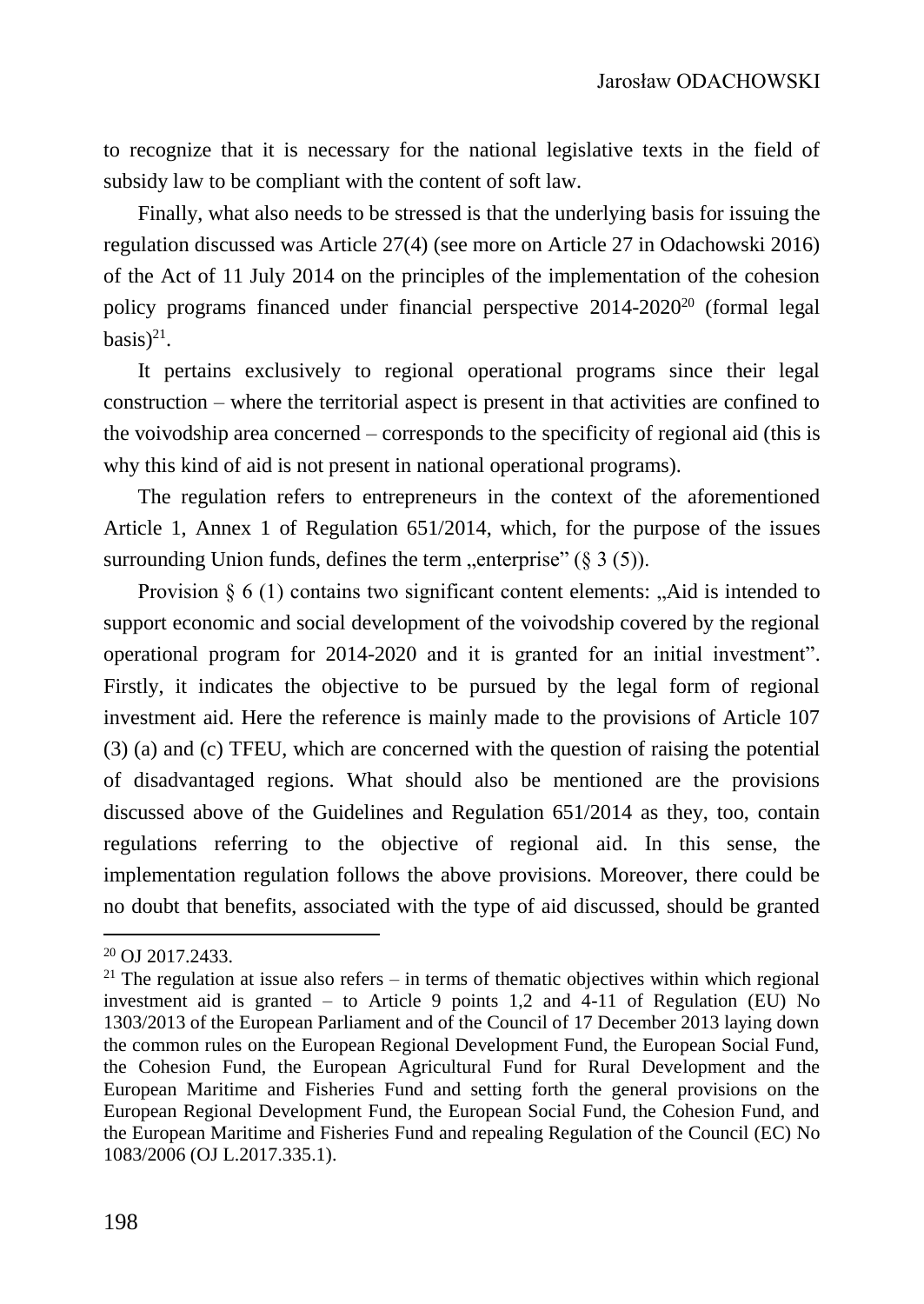in the context of the voivodship covered by the regional operational program concerned (e.g. Lower Silesian Voivodship and Regional Operation Program for Lower Silesian Voivodship for 2014-2020).

Secondly, strengthening the potential of the region concerned should not involve carrying out any activities, but solely an initial investment.<sup>22</sup> The content of  $\S$  3 (3) makes a reference to the provision of Article 2 (49) of Regulation 651/214<sup>23</sup>.

Provision  $\S$  6(4) of the national aid scheme states that . The condition for granting aid is for the entrepreneur to commit to maintaining initial investment in accordance with Article 14(5) of Regulation No  $651/2014$ <sup>24</sup>. The obligation of maintaining the investment within the recipient region is laid down not only in both regulations but also in the Guidelines<sup>25</sup>.

Other conditions for granting legal public aid is laid down in  $\S 7$  of Regulation of the Minister of Infrastructure and Development. Paragraph 1 refers to transparency of public aid. Point 1 states that  $\alpha$ , aid is granted pursuant to Article 5(1) of Regulation No 651/2014". Making a reference to the provision of a normative Union act shows that this act "applies only to aid for which it is possible to calculate precisely the gross grant equivalent *ex ante* without a need precisely the gross grant equivalent of the aid ex ante without the need to undertake a risk assessment

<sup>&</sup>lt;sup>22</sup> § 6 (2): "In the Mazowieckie Voivodship, a major entrepreneur may be granted aid solely for initial investment constituting an initial investment for a new economic activity within the meaning of Article  $2(5)$  of Regulation No  $651/2014$ ". Paragraph 3: "No aid may be granted for an investment leading only to recreating manufacturing capacity".

<sup>&</sup>lt;sup>23</sup> Article 2(49) "initial investment" means:

*<sup>(</sup>a) an investment in tangible and intangible assets related to the setting-up of a new establishment, extension of the capacity of an existing establishment, diversification of the output of an establishment into products not previously produced in the establishment or a fundamental change in the overall production process of an existing establishment; or*

*<sup>(</sup>b) an acquisition of assets belonging to an establishment that has closed or would have closed had it not been purchased, and is bought by an investor unrelated to the seller and excludes sole acquisition of the shares of an undertaking.*

<sup>&</sup>lt;sup>24</sup> Article 14(5), The investment shall be maintained in the recipient area for at least five years or at least three years in the case of SMEs, after completion of the investment. This shall not prevent the replacement of plant or equipment that has become outdated or broken within this period, provided that the economic activity is retained in the area concerned for the relevant minimum period".

 $25$  Ditto.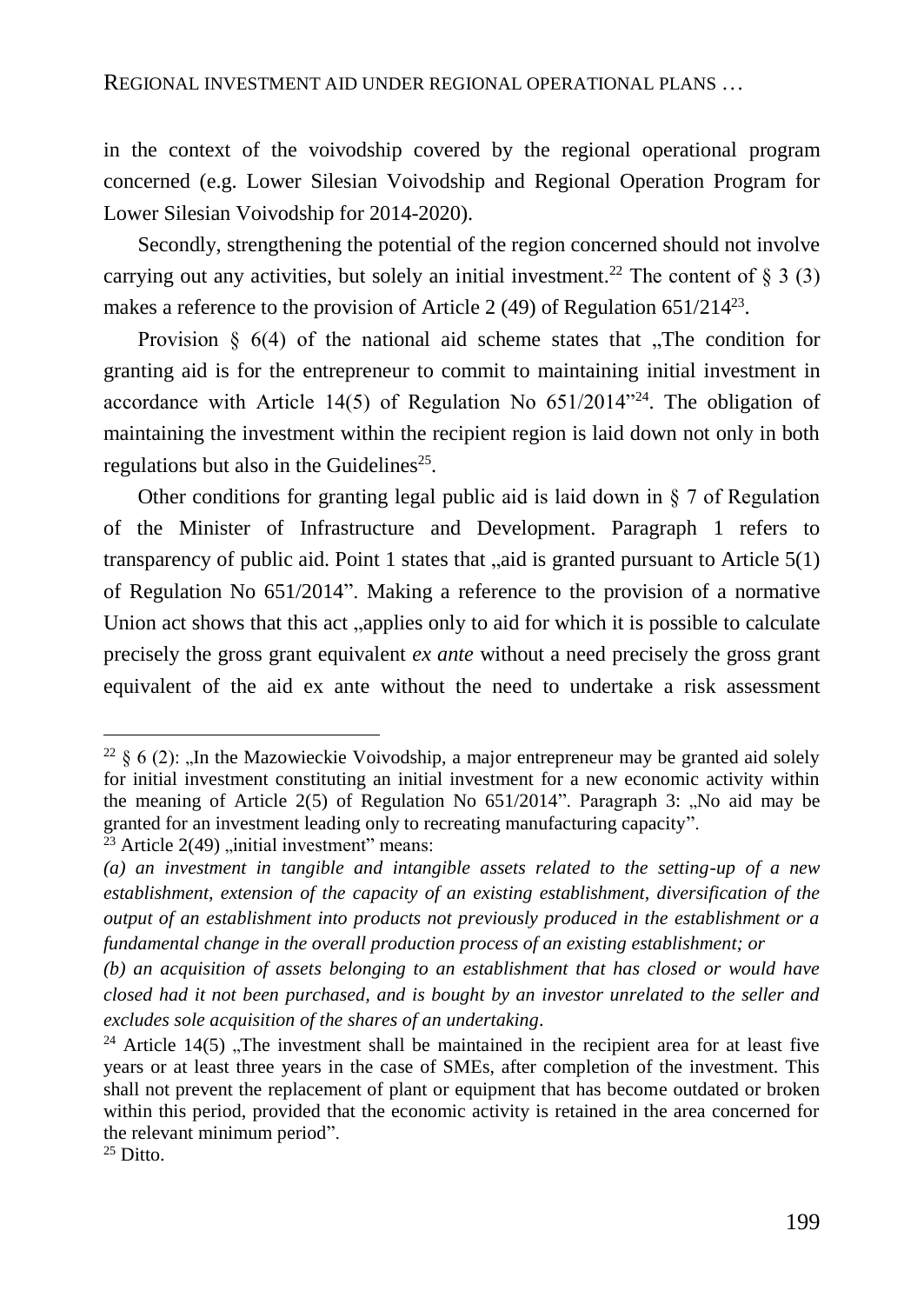("transparent aid")". Moreover,  $\frac{8}{7}$  (1) (2) of the Regulation of the Minister for Infrastructure and Development mentions that what is meant here are the forms indicated in Article 5 (2) (a) of Regulation  $651/2014$ . Thus, they refer only to  $\alpha$ , aid in the form of a grant and interest rate subsidy"<sup>26</sup>.

There is no doubt that public aid may be granted solely to cover eligible costs in the Union project concerned. The content of  $\S 7(2)$  provides for that  $\Lambda$  Aid is granted for covering eligible costs, referred to in Article 14 (4) of Regulation No 651/2014, if the conditions laid down in Article 14 (6-9) of Regulation No 651/2014 are met".

An important requirement, affecting the aspect of legality of public aid granted (here: in the form of regional investment aid) is the maximum intensity of aid. To this extent, the content of  $\S 8(1)$  of the national Regulation refers to , the provisions issued based on Article 10 (2) of the Act of 30 April 2004 on the procedural issues concerning public aid (OJ 2007, No 59 item 404, as amended)". So far as this aspect is concerned, the reference is to Ordinance of the Council of Ministers of 30 June 2014 on regional aid maps for  $2014-2020^{27}$ .

The release of aid (§ 11 of Regulation of the Minister for Infrastructure and Development) involves not only the submission of application by the beneficiary, but also the fulfilment of requirements pertaining to incentive effect. In this respect, § 11 makes a reference to Article 6 (2), the first sentence of Regulation 651/2014. Satisfying the request by the national authority awarding aid leads to concluding a contract or to issuing a decision on co-financing the project  $(\S 12 (4))$ . The content of  $\S$  10 provides for a case (Article 4 (1) (a) of Regulation 651/2014) when aid constitutes individual aid subject to notification to the European Commission which may be granted after being approved by the Commission. It is worth noting that the Regulation will expire on 31 December 2020.

<sup>26</sup> Recital 17: *For the purpose of transparency, equal treatment and effective monitoring, this Regulation should apply only to aid in respect of which it is possible to calculate precisely the gross grant equivalent ex ante without the need to undertake a risk assessment ("transparent aid"). For certain specific aid instruments, such as loans, guarantees, tax measures, risk finance measures and, in particular, repayable advances, this Regulation should define the conditions under which they can be considered transparent.* <sup>27</sup> OJ 2014, item 878.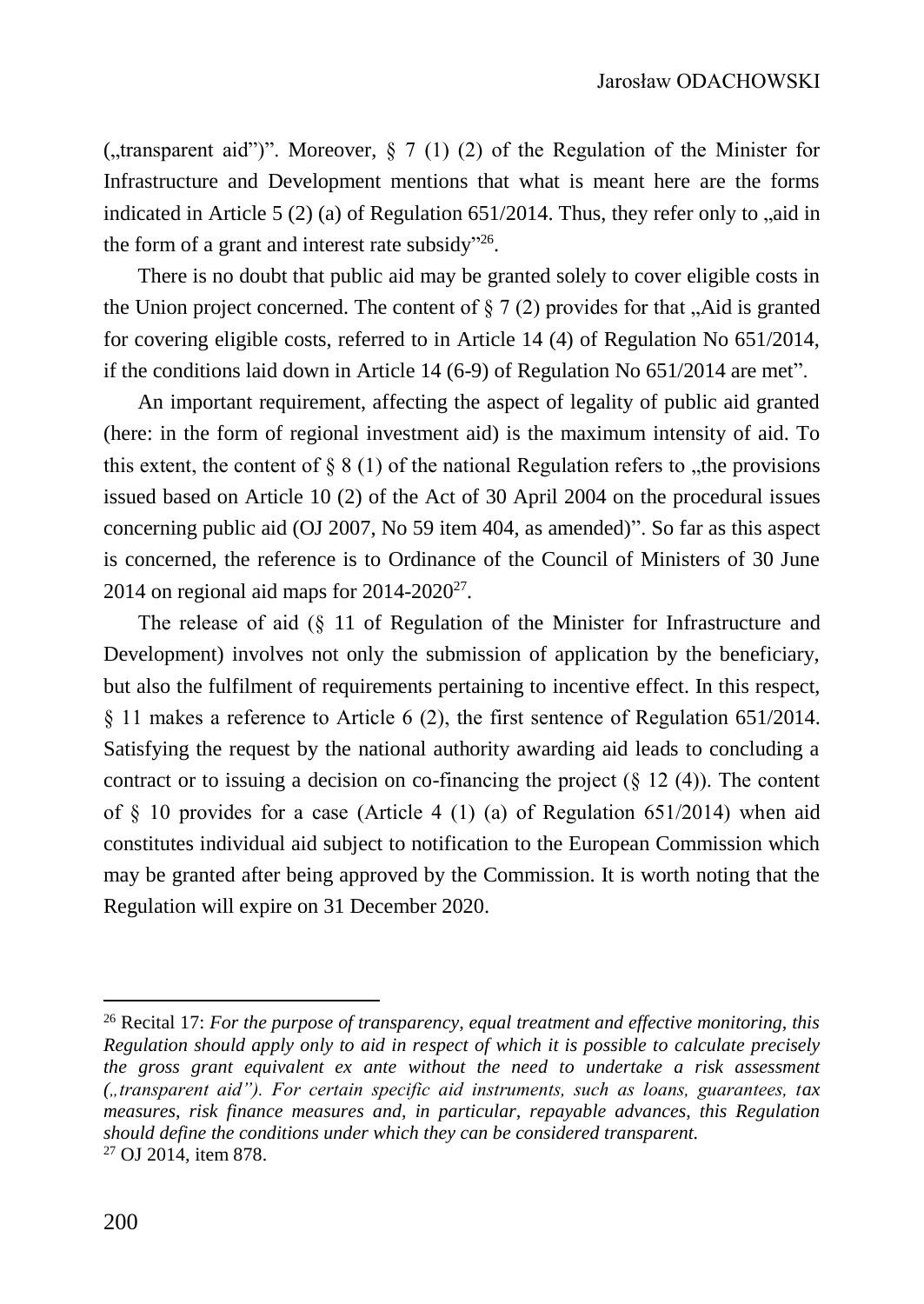### **6. Concluding remarks**

The issue of regional investment aid should be considered as regards the Treaty definition of public aid. At the same time, it is necessary to account for the legal regime pertaining to state aid laid down by TFEU. Although this aid is, as a rule, prohibited, the EU legislator permits numerous exemptions. This, in turn, means that the Treaty provisions have to be developed by issuing other normative acts (including also soft law regulations) which will render the delivery of benefits falling within state aid legitimate. Using exclusively the form of individual aid  $$ which involves making notification of aid to the European Commission – fails to be effective, for it is time consuming (lengthy procedure) and refers only to a specific project. In this sense, normative acts – under the EU subsidy law, referred to as aid programs or public aid schemes – allow for providing various entities with benefits efficiently, provided the conditions set forth in those acts are met.

Nor could there be any doubt that the legal form of regional investment aid should be considered in the context of having to ensure that beneficiaries will implement projects in accordance with the EU regulations, national legislation, relevant guidelines, programming documents, as well as the content of an agreement for project-co-financing (decision on project co-financing, other act).

From a formal point of view, the obligation mentioned refers to various legal acts. One can distinguish here the source of EU primary law (TFEU) as well as the secondary law (Regulation 651/2014); attention should be paid to the Union legislation (both of the sources mentioned) and national normative acts (Regulation of the Minister for Infrastructure and Development). Finally, one should also note the existence of formally binding regulations, as well as soft law provisions.

The material point of view comprises the need to fulfil all the conditions under which legal benefits referring to regional aid may be granted and received. The obligation of the institutions participating in the system of management and control, as well as that of beneficiaries, is to pay attention to such issues as the objective of the benefit, personal scope (beneficiaries), eligible expenditure list, forms of aid, maximum aid intensity, and finally, an incentive effect.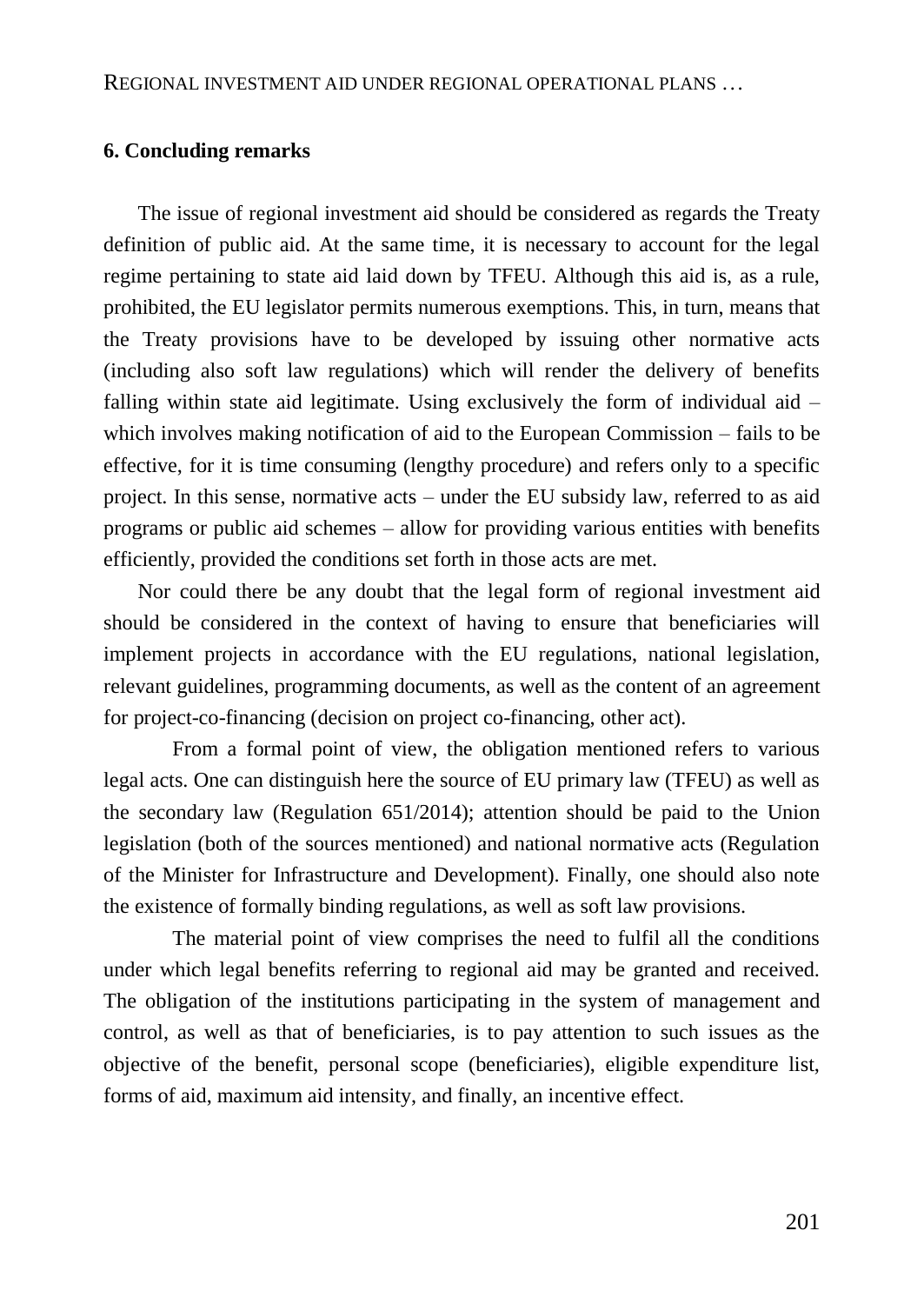## **References**

Bajko Z., Jóźwik B., Szewczak M. (eds.) (2008), Fundusze Unii Europejskiej w Polsce na lata 2007- 2013, Wydawnictwo KUL, Lublin.

Ballarino T., Bellodi L. (2010), Diritto dell'Unione Europea, Casa Editrice Dott. Antonio Milani, Padova.

Barcz J. (ed.) (2006), Prawo Unii Europejskiej. Zagadnienia systemowe. Prawo materialne i polityki, Wydawnictwo Prawo i Praktyka Gospodarcza, Warszawa.

Begg I. (1996), The European Union structural funds, in: The European Union handbook, Barbour P. (ed.), Fitzroy Dearborn Publishers, Chicago, pp. 186-196.

Benacchio G. (2016), Diritto privato della Unione Europea. Fonti, modelli, regole, Wolters Kluwer Italia, Roma.

Błasiak-Nowak B., Rajczewska M. (2013), Upraszczanie zasad wdrażania funduszy strukturalnych – stosowanie prawa europejskiego, "Kontrola Państwowa", no. 6, pp. 42-54.

Burnat-Mikosz M., Gwizda M., Kosewska-Kwaśny M. (eds.) (2007), Programy pomocowe oraz dotacje UE dla przedsiębiorstw 2007-2013, Wydawnictwo C.H. Beck, Warszawa.

Cavallari C. (2016), Manuale di diritto dell'Unione Europea. Aspetti instituzionali e politiche UE, Nel Diritto Editore, Molfetta.

Chudobski T., Werner A. (2009), Pojęcie przedsiębiorstwa (undertaking) w wspólnotowym prawie pomocy publicznej, "Radca Prawny", no. 1, pp. 31-46.

Cieślak R. (ed.) (2008), Fundusze unijne 2007-2013. Poradnik przedsiębiorcy, Oficyna Wydawnicza Unimex, Wrocław.

Czempas J., Smykała J. (2012), Ryzyko, błędy i trudności przy absorpcji środków unijnych, "Finanse Komunalne", no. 6, pp. 20-30.

Dudzik S. (2002), Pomoc państwa dla przedsiębiorstw publicznych w prawie Wspólnoty Europejskiej. Między neutralnością a zaangażowaniem, Kantor Wydawniczy Zakamycze, Katowice.

Dzierżanowski W. (2011), Korekty finansowe jako element systemu kontroli wydatkowania środków unijnych, "Zamówienia Publiczne. Doradca", no. 10, pp. 14-20.

Gwizda M., Kosewska-Kwaśny M., Żółciński S. (eds.) (2014), Fundusze UE 2014-2020. Nowa perspektywa – nowe możliwości, Wydawnictwo C.H. Beck, Warszawa.

Herdegen M. (2006), Prawo europejskie, 2nd ed., Wydawnictwo C.H. Beck, Warszawa.

Jaśkiewicz J. (2014), Zasady realizacji programów w zakresie polityki spójności finansowanych w perspektywie finansowej 2014-2020. Komentarz, Wolters Kluwer Polska, Warszawa.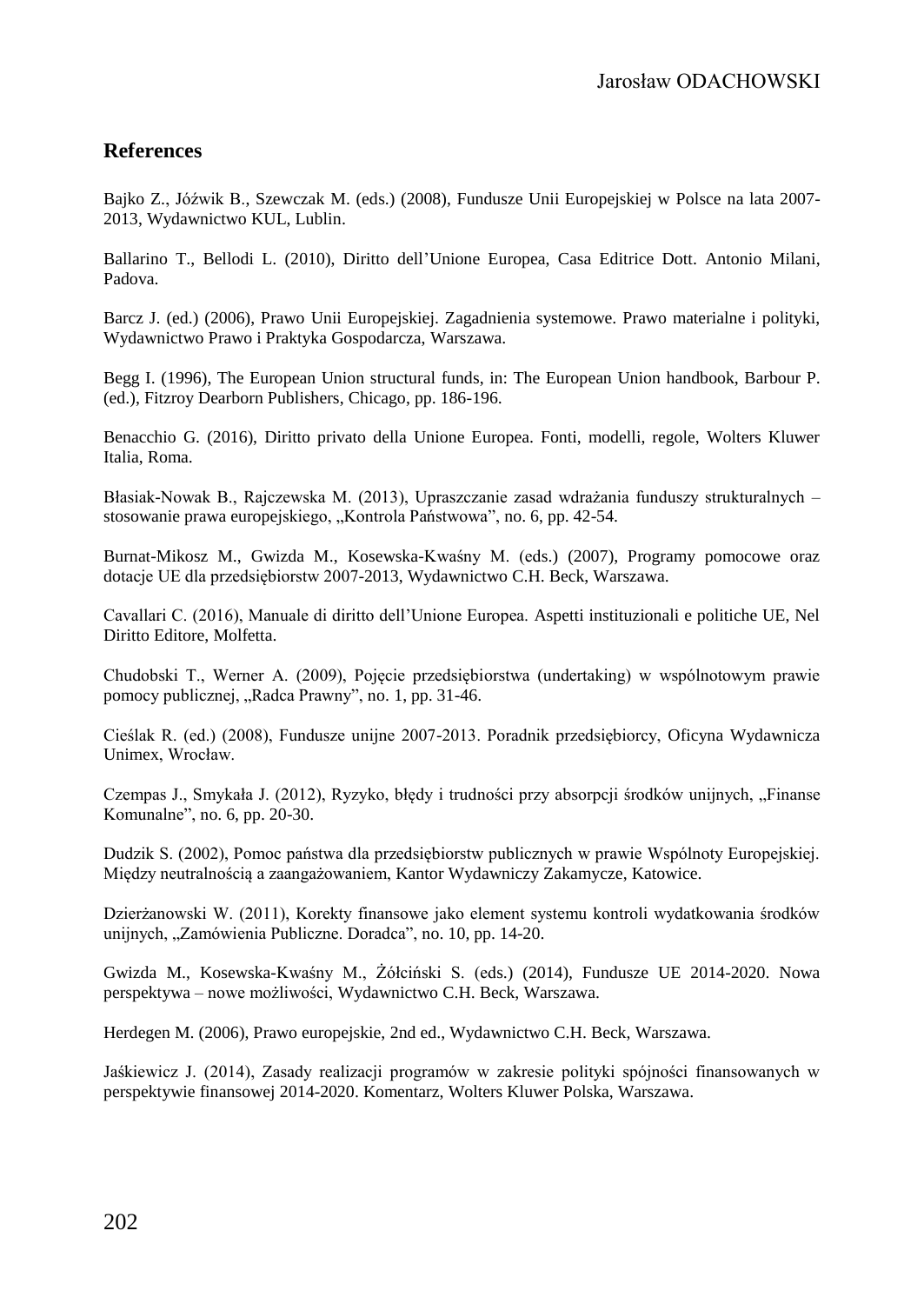### REGIONAL INVESTMENT AID UNDER REGIONAL OPERATIONAL PLANS …

Jóźwik B., Sagan M., Stępniewski T. (eds.) (2012), Polityka spójności Unii Europejskiej. Doświadczenia, wnioski i rekomendacje na lata 2014-2020, vol. I: Wybrane problemy realizacji polityki spójności w Unii Europejskiej, Wydawnictwo KUL, Lublin.

Karwatowicz G., Odachowski J. (2009a), Włączenie kontroli sądowej do ustawy o zasadach prowadzenia polityki rozwoju, "Kontrola Państwowa", no. 2, pp. 168-179.

Karwatowicz G., Odachowski J. (2009b), Definicja legalna "nieprawidłowości" w kontekście funduszy strukturalnych i Funduszu Spójności, "Kontrola Państwowa", no. 4, pp. 116-126.

Karwatowicz G., Odachowski J. (2009c), Nieprawidłowości w zamówieniach publicznych skutkujące nałożeniem korekt finansowych, "Finanse Komunalne", no. 7-8, pp. 88-97.

Krzykowski P. (2012), Podział środków unijnych z Europejskiego Funduszu Rozwoju Regionalnego w ramach Regionalnych Programów Operacyjnych w orzecznictwie sądów administracyjnych w latach 2008-2011, Uniwersytet Warmińsko-Mazurski, Olsztyn.

Kuś A. (ed.) (2010), Prawo Unii Europejskiej z uwzględnieniem Traktatu z Lizbony, Wydawnictwo KUL, Lublin.

Lasok D. (1998), Zarys prawa Unii Europejskiej, vol. 2: Prawo gospodarcze, TNOiK, Toruń.

Marquardt P. (2007), Pomoc publiczna dla małych i średnich przedsiębiorców, LexisNexis Polska, Warszawa.

Mik C. (2000), Europejskie prawo wspólnotowe. Zagadnienia teorii i praktyki, vol. I, Wydawnictwo C.H. Beck, Warszawa.

Nykiel-Mateo A. (2009), Pomoc państwa a ogólne środki interwencji w europejskim prawie wspólnotowym, Oficyna a Wolters Kluwer Business, Warszawa.

Odachowski J. (2010), Instytucja wykluczenia beneficjenta w świetle ustawy o finansach publicznych, "Kontrola Państwowa", no. 6, pp. 40-54.

Odachowski J. (2012a), Instytucje uczestniczące w systemie zarządzania i wdrażania bezzwrotnych środków unijnych, in: Europejskie bezzwrotne źródła finansowania polityki regionalnej w Polsce. Aspekty prawno-finansowe, red. Miemiec W., Oficyna Wydawnicza Unimex, Wrocław, pp. 133-154.

Odachowski J. (2012b), Pozyskiwanie bezzwrotnych środków unijnych, w: Europejskie bezzwrotne źródła finansowania polityki regionalnej w Polsce. Aspekty prawno-finansowe, ed. Miemiec W., Oficyna Wydawnicza Unimex, Wrocław, pp. 185-189.

Odachowski J. (2012c), Wytyczne i dokumenty programowe, w: Europejskie bezzwrotne źródła finansowania polityki regionalnej w Polsce. Aspekty prawno-finansowe, red. Miemiec W., Oficyna Wydawnicza Unimex, Wrocław, pp. 108-133.

Odachowski J. (2016), Pomoc publiczna w ustawie wdrożeniowej – analiza unormowań artykułu 27, "Kontrola Państwowa", no. 5, pp. 147-162.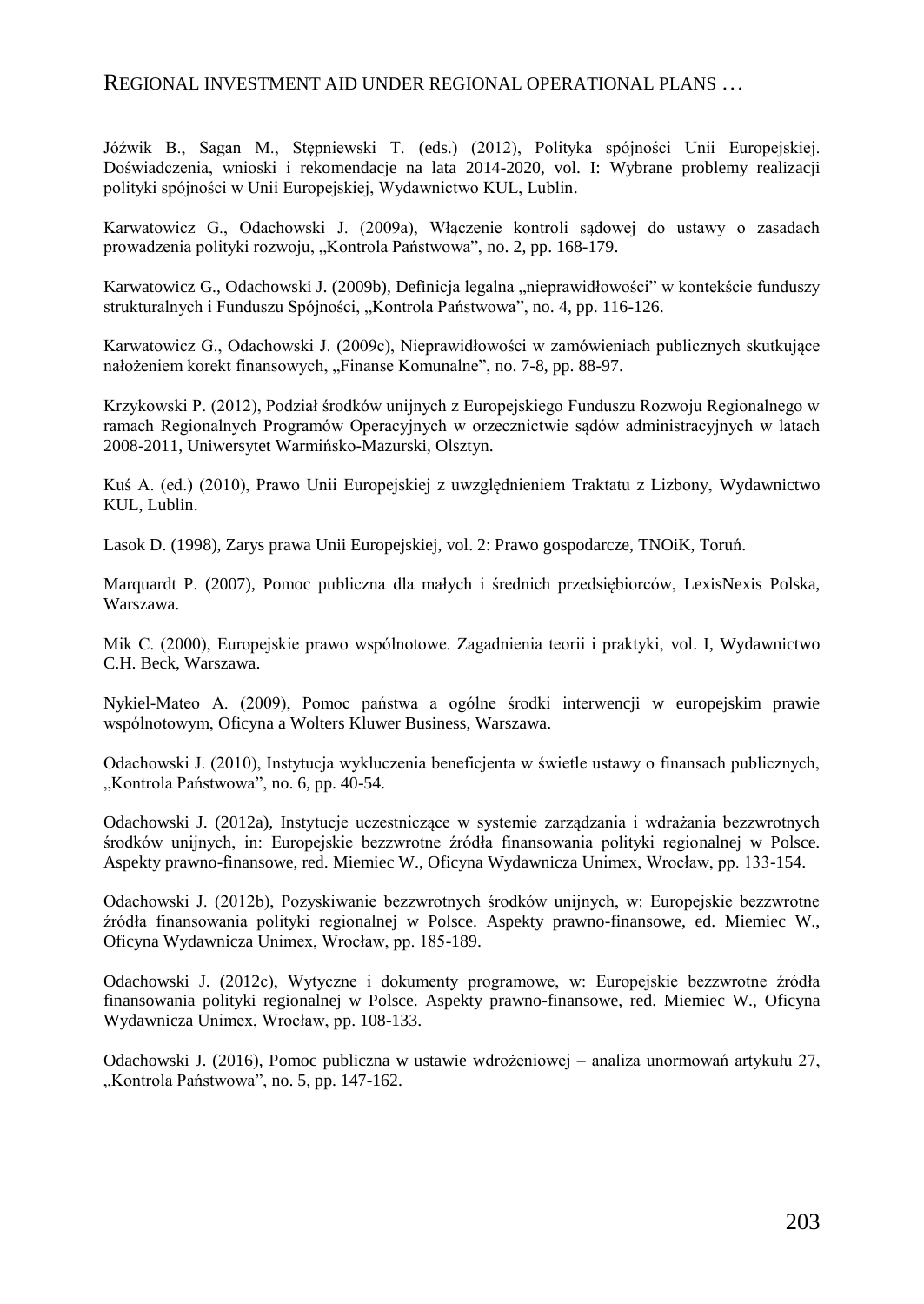Odachowski J., Karwatowicz G. (2009), Decyzja o zwrocie przez beneficjenta środków publicznych w świetle nowelizacji art. 211 ustawy o finansach publicznych z 7 listopada 2008 r., "Finanse Komunalne", no. 3, pp. 5-13.

Odachowski J., Karwatowicz G. (2011), Zarząd województwa jako instytucja zarządzająca regionalnym programem operacyjnym, "Samorząd Terytorialny", no. 7-8, pp. 110-119.

Pawlicki R. (2014), Strategia finansowa dla Polski 2014-2020. Fundusze unijne dla przedsiębiorczych, Wydawnictwo Difin, Warszawa.

Postuła I., Werner A. (2006), Pomoc publiczna, Wydawnictwo Prawnicze LexisNexis, Warszawa.

Poździk R., Lejcyk M. (2009), Fundusze unijne. Zasady finansowania projektów ze środków unijnych w Polsce w latach 2007-2013, Oficyna Wydawnicza Verba, Lublin.

Santa Maria A. (2008), Diritto commerciale Europeo, Giuffrè Editore, Milano.

Skowron M. (2007), Regulacja pomocy publicznej w Polsce po akcesji do Unii Europejskiej, "Przegląd Ustawodawstwa Gospodarczego", no. 6, pp. 2-10.

Sobczak K. (ed.) (2002), Europejskie prawo gospodarcze w działalności przedsiębiorstw, Wydawnictwo C.H. Beck, Warszawa.

Szymański M. (2011a), System instytucjonalny wdrażania funduszy europejskich (2007-2013), Cz. I, "Kontrola Państwowa", no. 1, p. 100-112.

Szymański M. (2011b), System instytucjonalny wdrażania funduszy europejskich (2007-2013), Cz. II, "Kontrola Państwowa", no. 2, p. 94-109.

Tesauro G. (2012), Diritto dell'Unione Europea, Casa Editrice Dott. Antonio Milani, Padova.

Tkaczyński J.W., Świstak M. (2013), Encyklopedia polityki regionalnej i funduszy europejskich, Wydawnictwo C.H. Beck, Warszawa.

Tkaczyński J.W., Świstak M., Sztorc E. (2011), Projekty europejskie. Praktyczne aspekty pozyskiwania i rozliczania dotacji unijnych, Wydawnictwo C.H. Beck, Warszawa.

Tkaczyński J.W., Willa R., Świstak M. (2008), Fundusze Unii Europejskiej 2007-2013. Cele – działania – środki, Wydawnictwo UJ, Kraków.

Wróbel A. (ed.) (2008), Traktat ustanawiający Wspólnotę Europejską. Komentarz, vol. I, Wolters Kluwer Polska, Warszawa.

#### **Legal acts**

Komunikat Komisji dotyczący sposobu stosowania art. [87 ust. 3, lit. a) i c) WE] w odniesieniu do pomocy regionalnej, OJ 1988, C 212.

Komunikat Komisji dotyczący systemów pomocy regionalnej, OJ 1979, C 31.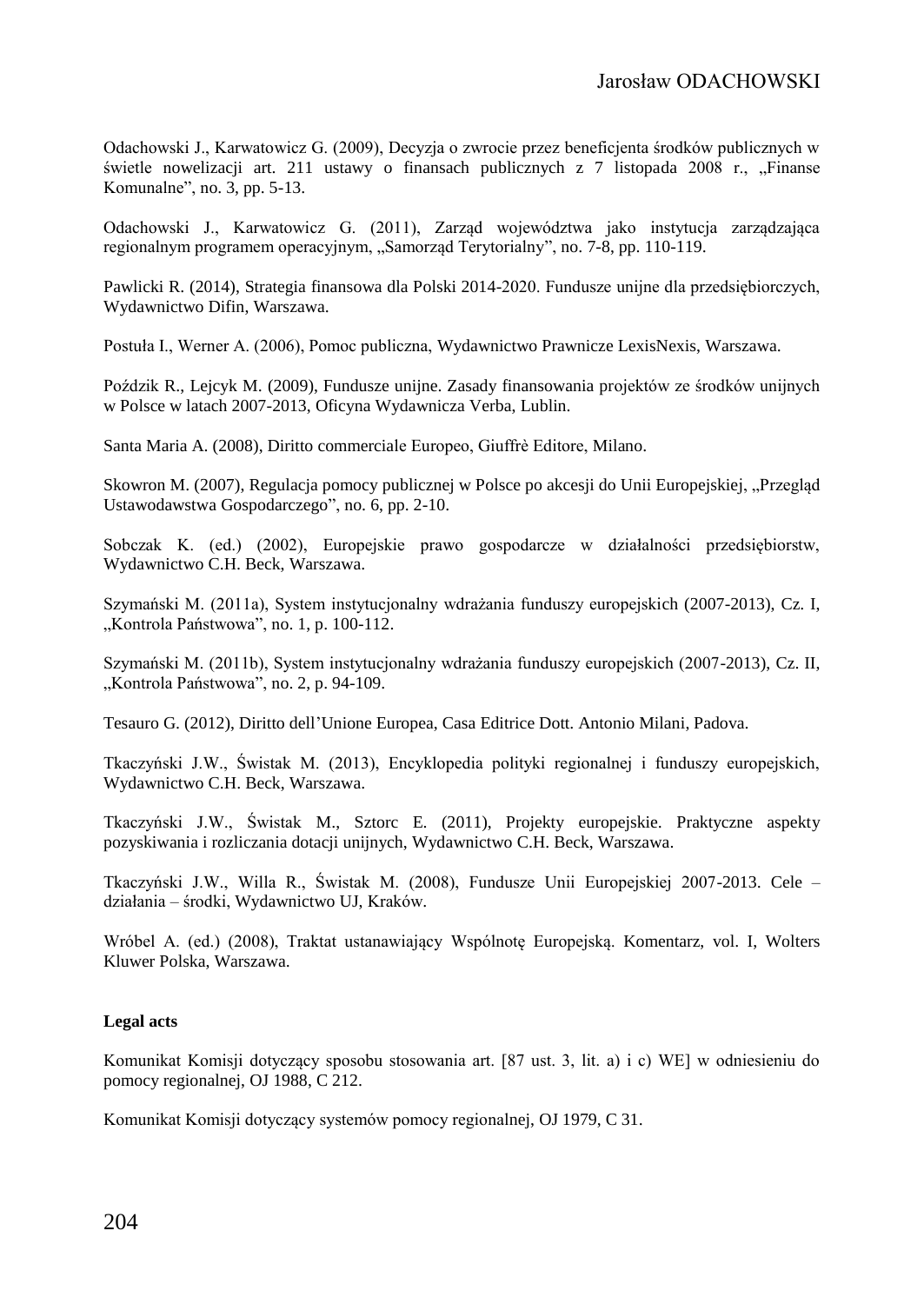### REGIONAL INVESTMENT AID UNDER REGIONAL OPERATIONAL PLANS …

Pierwsza rezolucja z dnia 20 października 1971 r. przedstawicieli rządów państw członkowskich zebranych w Radzie, dotycząca ogólnych systemów pomocy regionalnej, OJ C 111.

Rozporządzenie Komisji (UE) Nr 651/2014 z dnia 17 czerwca 2014 r. uznające niektóre rodzaje pomocy za zgodne z rynkiem wewnętrznym w zastosowaniu art. 107 i 108 Traktatu, OJ UE.L, 2017.156.1.

Rozporządzenie Ministra Infrastruktury i Rozwoju z dnia 3 września 2015 r. w sprawie udzielania regionalnej pomocy inwestycyjnej w ramach regionalnych programów operacyjnych na lata 2014- 2020, OJ 2018, item 53.

Rozporządzenie Parlamentu Europejskiego i Rady (UE) nr 1303/2013 z dnia 17 grudnia 2013 r. ustanawiające wspólne przepisy dotyczące Europejskiego Funduszu Rozwoju Regionalnego, Europejskiego Funduszu Społecznego, Funduszu Spójności, Europejskiego Funduszu Rolnego na rzecz Rozwoju Obszarów Wiejskich oraz Europejskiego Funduszu Morskiego i Rybackiego oraz ustanawiające przepisy ogólne dotyczące Europejskiego Funduszu Rozwoju Regionalnego, Europejskiego Funduszu Społecznego, Funduszu Spójności i Europejskiego Funduszu Morskiego i Rybackiego oraz uchylające rozporządzenie Rady (WE) nr 1083/2006, OJ UE.L, 2017.335.1.

Rozporządzenie Rady Ministrów z dnia 30 czerwca 2014 r. w sprawie ustalenia mapy pomocy regionalnej na lata 2014-2020, OJ 2014, item 878.

Traktat z dnia 25 marca 1957 r. o funkcjonowaniu Unii Europejskiej, OJ UE.L, 2016, no. 200.

Ustawa z dnia 11 lipca 2014 r. o zasadach realizacji programów w zakresie polityki spójności finansowanych w perspektywie finansowej 2014-2020, OJ 2017, item 2433.

Ustawa z dnia 30 kwietnia 2004 r. o postępowaniu w sprawach dotyczących pomocy publicznej, OJ 2016, item 1948.

Wytyczne w sprawie pomocy regionalnej na lata 2014-2020, OJ UE.C, 23.07.2013, no. 209.

#### **Judgments**

C-114/00, Królestwo Hiszpanii v. Komisja Wspólnot Europejskich – Wyrok Trybunału Sprawiedliwości z dnia 19 września 2002 r.

C-464/09 P, Holland Malt BV v. Komisji Europejskiej - Wyrok Trybunału Sprawiedliwości, ZOTSiS 2010/12A/I-12443-12470 – wyrok z dnia 02 grudnia 2010 r.

C-6/12, Postępowanie wszczęte przez P Oy. – Wyrok Trybunału Sprawiedliwości z dnia 18 lipca 2013 r.

C-630/11 P, HGA srl i inni v. Komisja Europejska – Wyrok Trybunału Sprawiedliwości z dnia 13 czerwca 2013 r.

C-75/05 P, Republika Federalna Niemiec i inni v. Kronofrance SA – Wyrok Trybunału Sprawiedliwości z dnia 11 września 2008 r.

III SA/Wa 1410/06 – Wyrok Wojewódzkiego Sądu Administracyjnego w Warszawie.